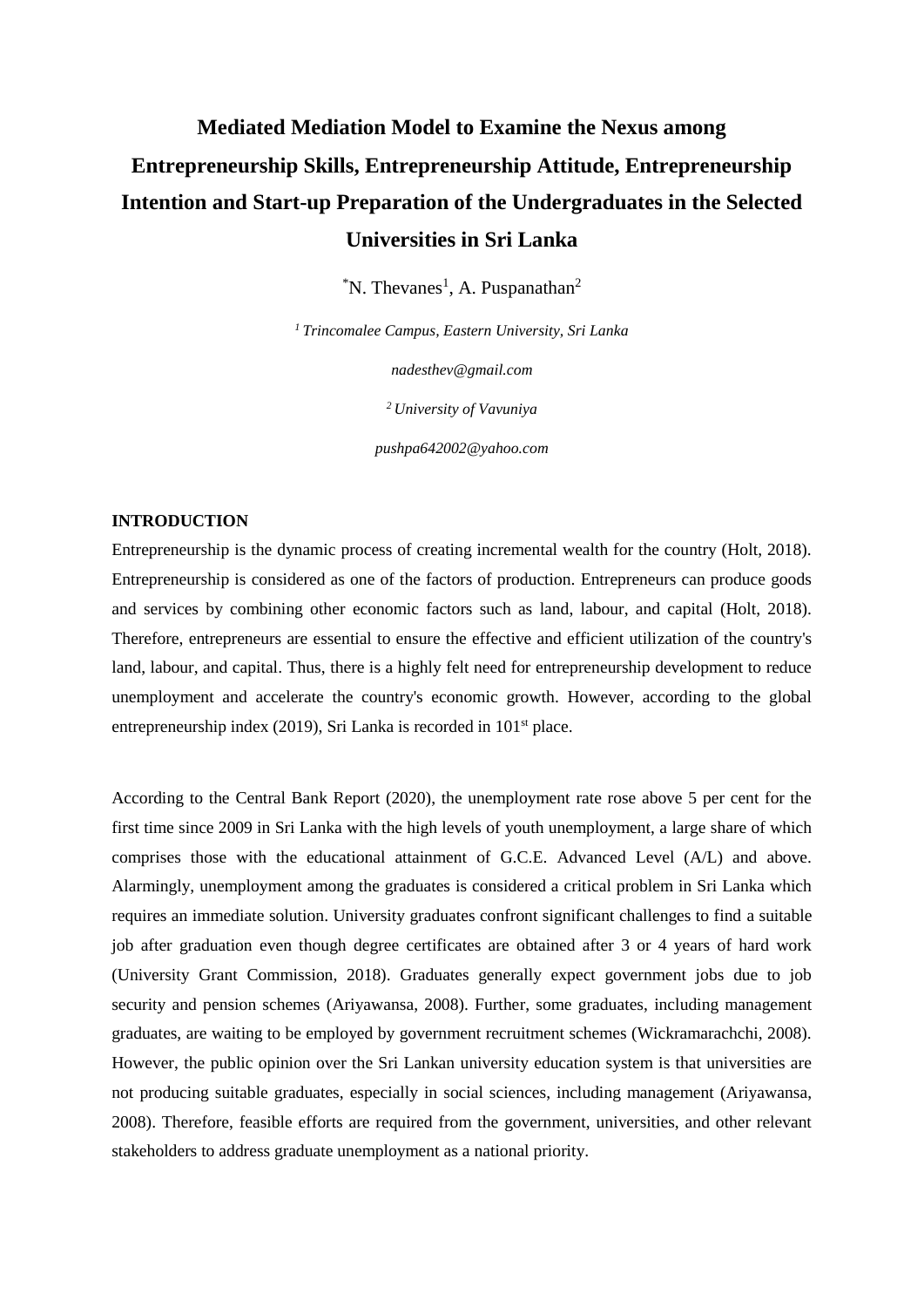In this context, transforming the graduates into entrepreneurs can be considered an effective solution for the graduate unemployment problem. It is highly possible for the management graduates as their curriculum is related to business and management. Twelve universities in Sri Lanka offer management degrees. Hence, Sri Lankan universities need to consider more about creating entrepreneurs who can create new organizations and jobs instead of being job seekers. Researchers revealed that it is possible to shape and reshape entrepreneurship behaviours, entrepreneurial competencies and attitudes among the students through entrepreneurship education programmes (Kuttim et al., 2014; Storen, 2014; Belas et al., 2019). Entrepreneurship education may positively impact gross value-added economy measures (Smith et al., 2014).

Further, investing in entrepreneurship education can be treated as one of the highest return investments for reducing unemployment among graduates (Kuttim et al., 2014). The education system in each country should serve as its core platform and should allow students to create a good and quality base for successful entrepreneurship in the future (Kozina and Ponikvar, 2015; Jelonek, et al., 2017). University is critical in developing graduates' motivation and capabilities to effectively engage in entrepreneurial activity (Pickernell et al., 2011). Universities have a critical role to play as institutions that are expected to be more than just a place for research and teaching; they must also be a dynamo for intensive skill infusion and an incubator for non-linear idea generation that can empower graduates to start their businesses, harnessing the creative force of innovation, rather than joining the workforce in established public and private sector organizations (Caliendo and Kritikos, 2012). In considering above facts, Sri Lankan universities have been introducing several entrepreneurial study programs to undergraduates as well as postgraduates. Universities strive to develop entrepreneurial competencies (skill and knowledge) and attitudes among the graduates via implementing entrepreneurial education programmes. In this sense, entrepreneurship curriculum content provides a theoretical basis for understanding business management while also equipping undergraduates with the knowledge, skills, attitudes and behaviours that are arguably crucial for successfully starting and managing small businesses.

In this context, many researchers argued that providing entrepreneurship education programmes to the students contributes to improving the entrepreneurial competencies and attitudes (Çolakoğlu and Gözükara, 2016; Sánchez, 2013; Jones and Jones, 2017). Researchers have suggested that entrepreneurship education plays a crucial role in developing entrepreneurial skills for economic benefit (Mohamedbhai, 2015; Jones et al., 2017). According to Sri Lankan Qualification Framework (2015, p.13), knowledge is defined as "*what the qualification holders know*"; skill is defined as "*what the qualification holders can do*"; and attitude is defined as "*how the qualification holders think and behave*". Thus, universities need to pay more attention to developing entrepreneurial skills and attitudes among the students rather than providing theoretical knowledge on entrepreneurship. Some authors have stated that entrepreneurship attitude and intentions are essential factors in starting a new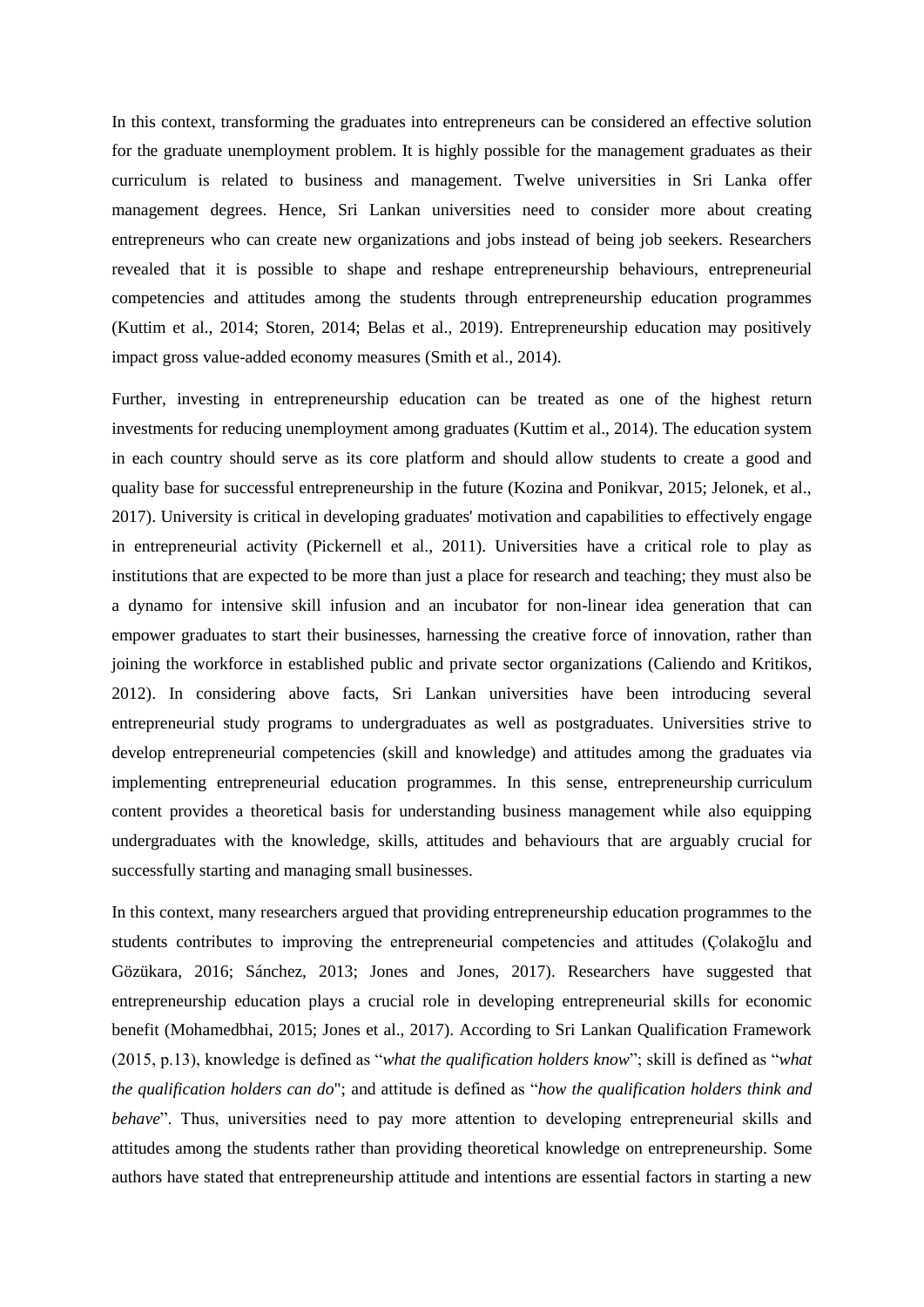venture or being self-employed (Ulvenblad, et al., 2013; Reyad et al., 2019, Manun et al., 2017; Jena, 2020; Tomy and Pardede, 2020). According to Moriano et al. (2012), the most robust antecedent of entrepreneurial intention is a positive entrepreneurship attitude. Furthermore, the entrepreneurial intention is a strong predictor of future start-up preparation (Krueger et al., 2000).

Based on the facts above, it is reasonable to assume that entrepreneurship skills, entrepreneurship attitude, entrepreneurship intention, and start-up preparation are interconnected concepts. However, only a few studies were conducted in Sri Lanka in this research scope. Universities can be seen as potential sources of future entrepreneurs since the education offered by universities mainly influences the career selection of students (Thurik et al., 2008). Becoming an entrepreneur can be seen as a career choice. In this sense, there is an urgent need felt in Sri Lanka to examine the relationships among undergraduates' entrepreneurial skills, intention, and attitude and start-up preparation due to the high employment among the graduates. In this context, there is a need to explain the relationships among entrepreneurial skills, entrepreneurial attitude, entrepreneurial intention and start-up preparation theoretically and empirically. Entrepreneurial skills, entrepreneurial attitude, and entrepreneurial intention are essential elements for start-up preparation for a new business. In the existing literature, these relationships are not explored and remain unclear. Therefore, this study fills these relationship gaps in the existing literature. Thus, the study formulated the problem statement: "what are the relationships among entrepreneurship skills, entrepreneurship attitude, entrepreneurship intention and start-up preparation in the selected universities' undergraduates in Sri Lanka?"

# **OBJECTIVES OF THE STUDY**

Specifically, this paper attempts to achieve the following four objectives. The objectives are;

- 1. To find out the relationships among entrepreneurship skills, entrepreneurship attitude, entrepreneurship intention and start-up preparation
- 2. To explore the effects of entrepreneurial skills on start-up preparation with the mediating role of entrepreneurship attitude
- 3. To examine the mediating effects of entrepreneurship intention on the relationship between entrepreneurship skills and start-up preparation
- 4. To explore the mediating effects of entrepreneurship attitude on the linkage between entrepreneurship skill and entrepreneurship intention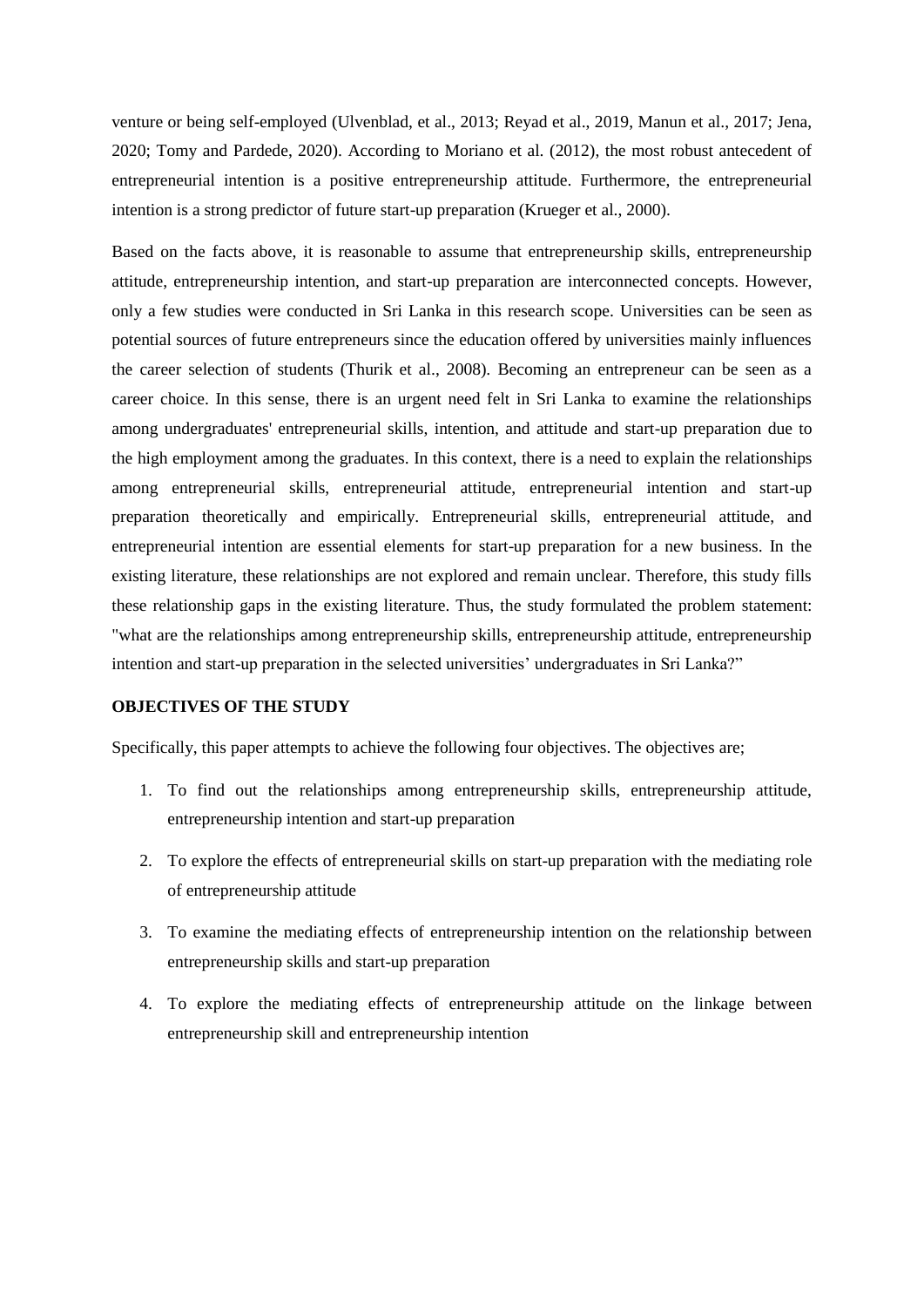# **REVIEW OF LITERATURE**

*Table 1: Meaning of the Concepts* 

| <b>Concept</b>              | <b>Definition</b>                                                 |
|-----------------------------|-------------------------------------------------------------------|
| Entrepreneurship Skill      | Entrepreneurship skills are referred to the core ability to       |
|                             | perceive, inquire, articulate, organize, and be self-motivated to |
|                             | take on entrepreneurial choices (Olutuase et al., 2020). In       |
|                             | addition, Rosique-Blasco et al. (2016) revealed that innovation   |
|                             | and risk-taking are the fundamental and inherent skills to start  |
|                             | a business. Therefore, this study is considered innovation and    |
|                             | risk-taking as entrepreneurship skills.                           |
| Entrepreneurial Attitude    | According to Robbins and Judge (2013), attitude is defined as     |
|                             | "the evaluative statements or judgments concerning objects,       |
|                             | people, or events". Further, Robbins and Judge (2013) stated      |
|                             | that attitude has three components such as cognitive              |
|                             | component (the opinion or belief segment of an attitude);         |
|                             | affective component (the emotional or feeling segment of an       |
|                             | attitude) and behavioural component (an intention to behave in    |
|                             | a certain way toward someone or something). Therefore,            |
|                             | researchers defined entrepreneurial attitude as the collection of |
|                             | beliefs, affect and behavioral intentions a person holds          |
|                             | regarding entrepreneurship. On other words, entrepreneurship      |
|                             | attitude is a positive feeling, beliefs about entrepreneurship    |
|                             | and behavioural intention to engage with entrepreneurial          |
|                             | activities.                                                       |
| Entrepreneurship Intention  | Entrepreneurship intention is defined as a "set of broader        |
|                             | personal orientations, dispositions, desires, or interests that   |
|                             | might lead to venture creation, and also as nascent               |
|                             | entrepreneurship including those who have only thought about      |
|                             | establishing an own business and those who have taken more        |
|                             | specific steps towards that" (Thompson, 2009 p.672).              |
| <b>Start-up Preparation</b> | Start-up preparation refers to the "process of preparing for      |
|                             | self-employment by scanning the environment, gathering            |
|                             | resources, networking, and undergoing training"(Katz, 1990,       |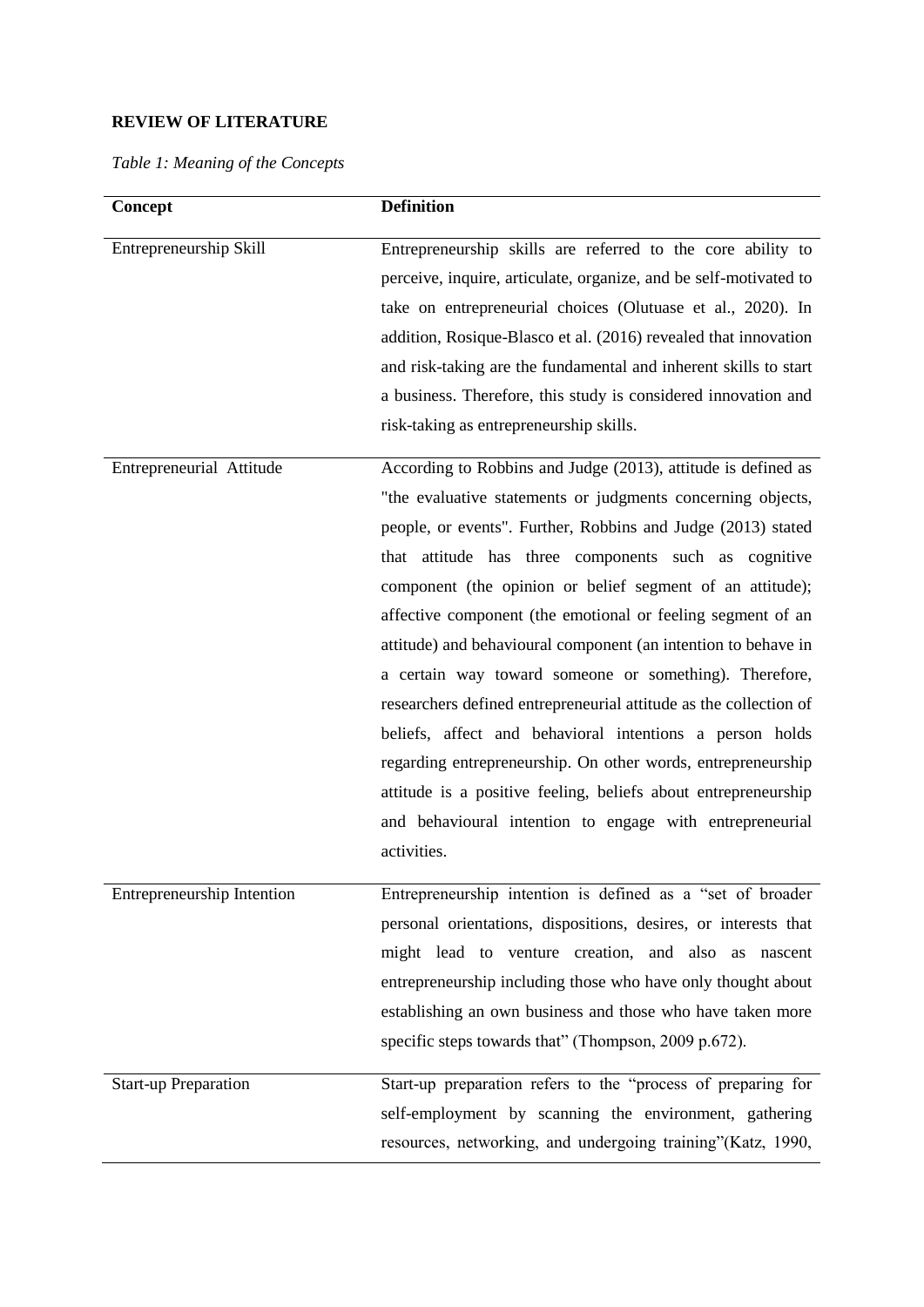# **Entrepreneurship Skill and Start-Up Preparation**

Entrepreneurs are required to consistently overcome the obstacles faced in obtaining and using the resources necessary to start, grow, and sustain a business. In this sense, entrepreneurship skills are the most apparent requirement to successfully start and run a business (Lyons et al., 2019). Furthermore, it is argued that individuals having more entrepreneurship skills will probably feel more confident to start their own business instead of working for any other organization (Farooq et al., 2018). Moreover, this study argues that entrepreneurial skills can influence the entrepreneurial behaviour of individuals, which influence the start-up preparation of a new venture. Therefore, initial efforts to develop successful entrepreneurs have focused on identifying the successful entrepreneur's skills and developing those skills to start the business. According to Lyons et al. (2019), entrepreneurship skills include (1) business management (e.g., accounting, finance, marketing), (2) relationship management (e.g., networking capacity, leveraging existing partnerships and resource leveraging) (3) organizational process management (e.g., internal communication, decision making and conflict management (4) transformational management (e.g., creativity, innovation and leadership) which are considered as the essential requirements to become a successful entrepreneur. In this regard, Rosique-Blasco et al. (2016) found that the essential and inherent skills for starting a business are innovation and risk-taking. Further, Rosique-Blasco et al. (2016) showed a strong correlation between entrepreneurship skills and entrepreneurship intention of students. In addition, the study results revealed that entrepreneurial skills such as risk-taking, critical thinking, problem-solving, and innovation are crucial to starting their own business (Reyad et al., 2019). For this reason, universities need to think more about developing students' entrepreneurship skills via education programmes to enhance their entrepreneurship intention and start-up preparation to start their own business. Accordingly, it is hypothesized that:

### *H1: Entrepreneurship skill is positively and significantly related to start-up preparation.*

### **Entrepreneurship Skill and Entrepreneurship Attitude**

Reyad et al. (2019) conducted a study to analyse the relationship between entrepreneurship skills and entrepreneurial attitudes among Bahraini and Egyptian undergraduates. Findings of the study indicated that improving entrepreneurship skills such as risk-taking, critical thinking, problemsolving, innovation, autonomy, and the need for achievement contribute to enhance students' positive entrepreneurship attitude. Farooq et al. (2018) found that entrepreneurial skills positively and significantly affect attitude towards entrepreneurship. In addition to that, Salam et al. (2017) argued that a firm grip on entrepreneurial skills would also be associated with a higher attitude towards entrepreneurship. Fundamentally, developing entrepreneurship skills enables students to find the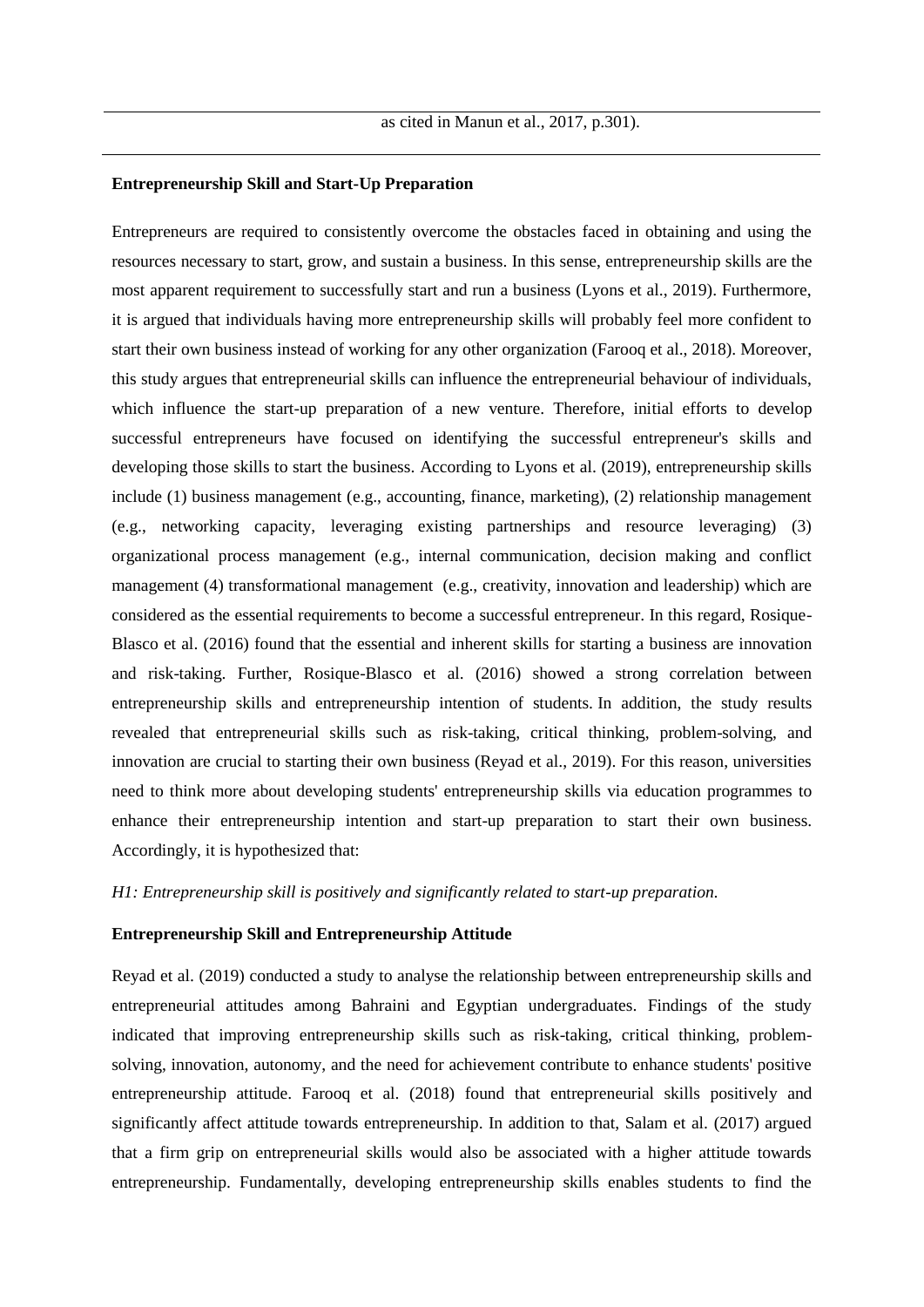solutions to run the business, which can be considered an antecedent factor to determine the entrepreneurship attitude of students. Thus, the second hypothesis for this study is formulated as follows;

### *H2: Entrepreneurship skill is positively and significantly related to entrepreneurship attitude.*

### **Relationship Between Entrepreneurship Skill and Entrepreneurship Intention**

Several studies emphasised the importance of entrepreneurship skills on enhancing entrepreneurship intention (Davidsson and Honig, 2003; Hattab, 2014; Bae et al., 2014; Mamun et al., 2017; Farooq et al., 2018). In general, people who have more self-confidence about their entrepreneurship skills have the entrepreneurship intention than people who lack self-confidence about their entrepreneurship skills. According to Smith et al. (2014), investment in entrepreneurship education programmes at the university level facilitates the accumulation of entrepreneurship skills required to discover and create business opportunities, which promote the outcome of an intention to become an entrepreneur. Furthermore, Martin et al. (2013) found a statistically significant relationship between entrepreneurship education and human capital outcomes, such as entrepreneurship-related knowledge and skills a positive perception of entrepreneurship and intentions. Thus, the third hypothesis for this study is formulated as follows;

#### *H3: Entrepreneurship skill is positively and significantly related to entrepreneurship intention*

### **Entrepreneurship Attitude and Start-Up Preparation**

Individuals' positive attitudes towards entrepreneurship can have a more profound influence on starting their own business and becoming successful entrepreneurs (Jones and Jones, 2014). Thus, developing the entrepreneurship attitude among the students is treated as an efficient and effective process to gain the output of the start-up of new businesses. Further, Veciana et al. (2005) conducted an empirical study that suggested a positive and significant relationship between attitude toward entrepreneurship and start-up preparation. Therefore, individuals need to be prepared for entrepreneurship cognitively, affectively, and behaviorally to ensure the right attitude towards entrepreneurship. Individuals who have a positive attitude about entrepreneurship utilize their knowledge and skills to start their business. In general, students with a positive entrepreneurship attitude will scan the environment for business opportunities and then execute their business ideas to start a new business. Based on the above empirical evidence and logical arguments, this review proposes the fourth hypothesis;

*Hypothesis 4: Entrepreneurship attitude is positively and significantly related to start-up preparation.*

### **Entrepreneurship Intention and Start-Up Preparation**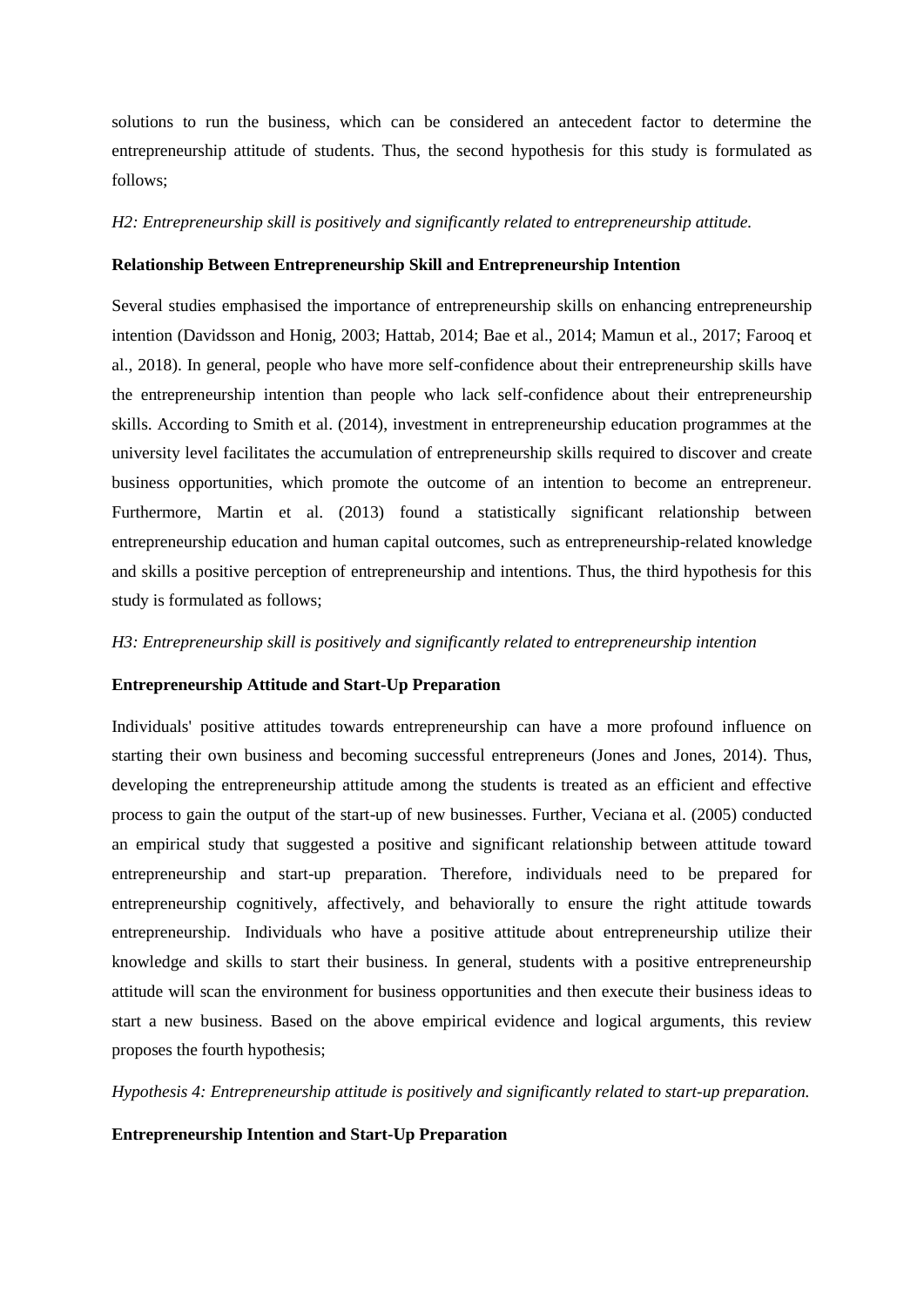Based on the theory of planned behaviour, the intention directly links with actual behaviour (Ajzen, 1991). Therefore, entrepreneurial intention represents the theory of planned behaviour's intention construct, whereas start-up preparation represents the behaviour construct (Ajzen, 1991). Krueger et al. (2000) argued that entrepreneurship intention is considered as the crucial factor in determining the start-up preparation of a new entrepreneurial venture since the decision of an individual to become an entrepreneur is considered as voluntary and conscious. In general, when individuals have entrepreneurial intention, they become more committed and willing to engage in preparation works to start a new venture or business rather than being job seekers. Therefore, a person with solid entrepreneurship intention will take the necessary steps to create the entrepreneurial venture or business. A study conducted by Çolakoğlua and Gözükarab (2016) proven that entrepreneurial intention is a significant construct that determines the process of creating ventures. According to the above literature, this review establishes that entrepreneurial intention has a positive relationship with start-up preparation of a business or venture as the fifth hypothesis of this study:

*Hypothesis 5: There is a positive relationship between entrepreneurial intention and start-up preparation.*

### **Entrepreneurship Attitude and Entrepreneurship Intention**

Linan (2008) revealed that the intention to become an entrepreneur depends on an individual's attitude. A study conducted by Armitage and Conner (2001) has proven that attitude towards entrepreneurship has the highest predictive power for entrepreneurial intention. Attitudes contain three components: affect, cognition, and intention (Robbins and Judge, 2013). Entrepreneurial attitude consists of three aspects such as cognitive aspect (belief in entrepreneurship), affective aspect (positive feeling about the entrepreneurship) and behavioural aspect (intention to be an entrepreneur). These three aspects are critical to determining the entrepreneurship intention of an individual. Further, Mamun et al. (2017) conducted a study and confirmed the positive relationship between entrepreneurship attitude and entrepreneurship intention among university students in Malaysia. Thus, the intention to start a business derives from one person's positive attitude towards entrepreneurship. Based on this logical relationship between attitude and intention, this study hypothesizes that:

# *Hypothesis 6: There is a positive relationship between entrepreneurial attitude and entrepreneurial intention.*

# **The Mediating Role of Entrepreneurship Attitude on the Relationship Between Entrepreneurship Skill and Start-Up Preparation**

Entrepreneurial skills are essential for individuals to involve in the start-up preparation of business (Reyad et al., 2019). Fundamentally, individuals with entrepreneurship skills know how to start and run a business. Further, entrepreneurship attitude is a vital driver of the entrepreneurial start-up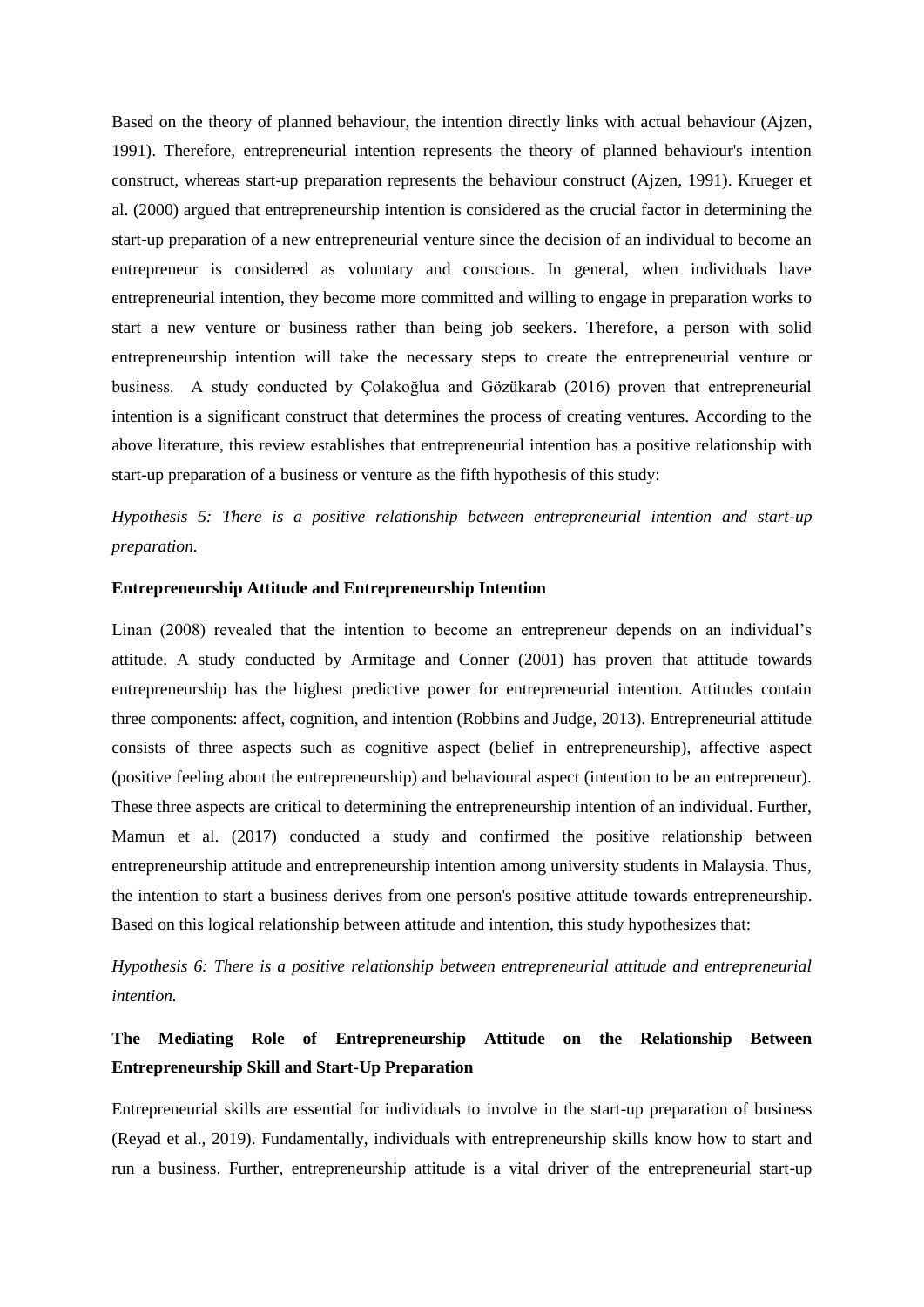process (Belas et al., 2019). To put it another way, persons must be mentally, affectively, and behaviorally prepared for the entrepreneurial process in order to have the right attitudes. Further, Reyad et al. (2019) emphasized the importance of developing entrepreneurial skills among the students to enhance their positive attitude towards entrepreneurship. In this context, researchers argue that when individuals have confidence in their entrepreneurship skills, they will positively think, feel, and behave toward entrepreneurship, which leads them to engage with the new business start-up process. Based on above argument, researchers formulate the seventh hypothesis of this study.

*Hypothesis 7: Entrepreneurship attitude mediates the relationship between entrepreneurship skills and start-up preparation.*

# **The Mediating Role of Entrepreneurship Intention on the Relationship Between Entrepreneurship Skills and Start-Up Preparation**

Researchers revealed that universities need to consider more on fostering entrepreneurship skills among the students through entrepreneurship education programmes to boost their start-up propensity (Jones et al., 2017; Olutuase et al., 2020). Further, improving the students' entrepreneurship skills through entrepreneurship education and training boosts their intention to start the business (Fragoso et al., 2019). Further, Mamun et al. (2017) stated that improving entrepreneurship skills will develop entrepreneurship intention among the students. In other words, the start-up intention of students highly depends on their entrepreneurship skills. Furthermore, researchers found that intentions are the best predictor of individual behaviour, and they are also a good predictor of the decision to become an entrepreneur (Krueger and Brazeal 1994; Bird, 1988). Thus, students' entrepreneurial intentions are essential in starting and managing a business (Tomy and Pardede, 2020). In other words, individuals who have entrepreneurship intentions are more likely to start their new venture. Hence, changing the entrepreneurship intention of students through developing their entrepreneurship skills has a significant role in determining the start-up propensity. The above arguments directed the researchers to formulate the eighth hypothesis of this study.

*Hypothesis 8: Entrepreneurship intention mediates the relationship between entrepreneurship skills and start-up preparation.*

# **The Mediating Role of Entrepreneurship Intention on the Relationship Between Entrepreneurship Skill and Start-Up Preparation**

Based on the above-cited pieces of evidence, it is possible to formulate the direct relationship between entrepreneurship skills and start-up preparation. According to Douglas and Shepherd (2002), persons with more entrepreneurial skills have a higher entrepreneurial intention. When the individuals' intention to be an entrepreneur is strong enough, they take action to become entrepreneurs (Frasogo et al., 2019). Hence, it is possible to develop the intention towards entrepreneurship by improving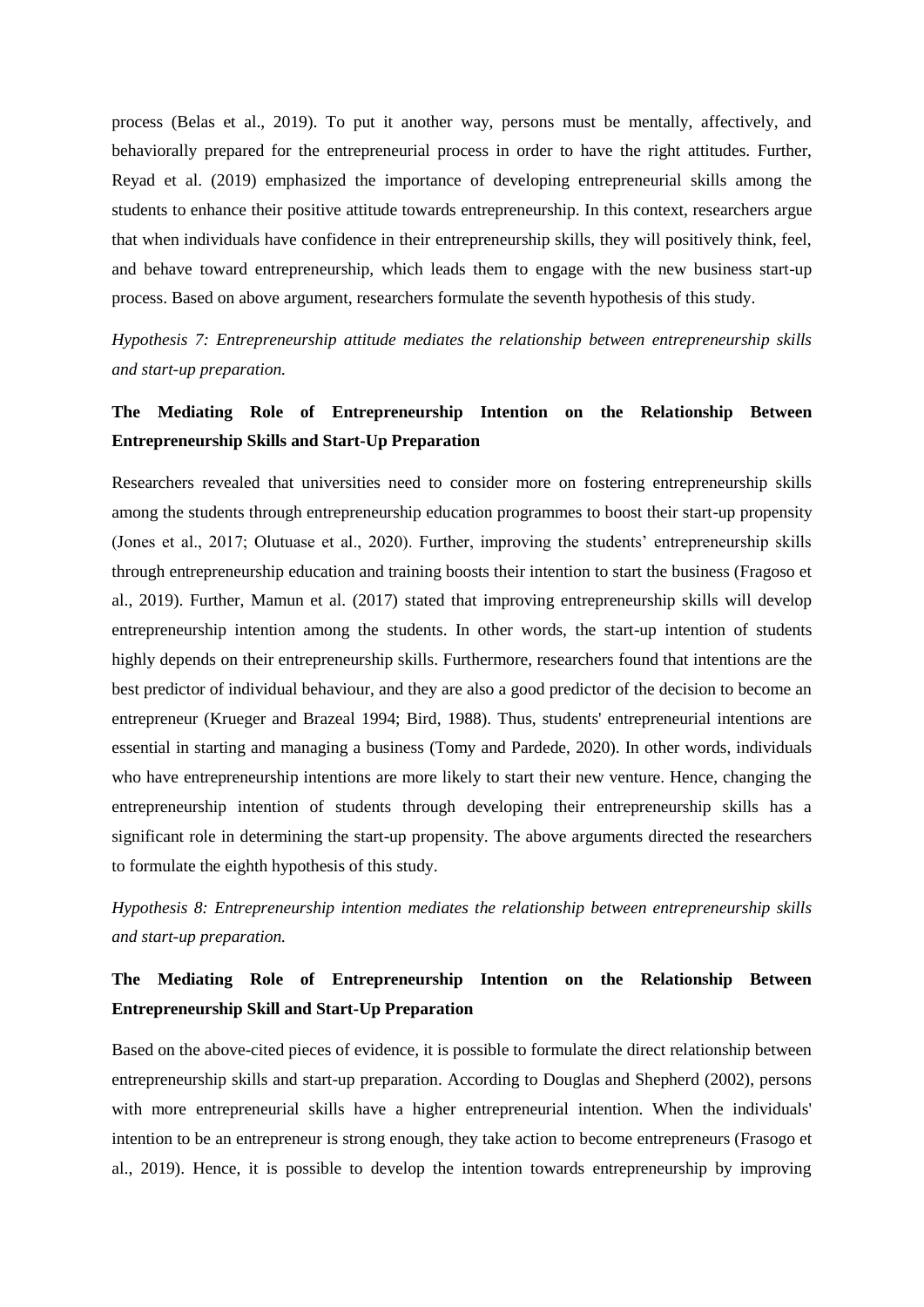individuals' entrepreneurship skills, which pave the way to be involved with the start-up process. As outlined above, it is reasonable to conclude that individuals with entrepreneurship skills have an entrepreneurship intention and plan to create their own business or be self-employed. As a result, the following final hypothesis is suggested:

# **Hypothesis 9: Entrepreneurship intention mediates the relationship between entrepreneurship skills and start-up preparation.**

Hence, based on the review, this study proposes a conceptual framework that shows the relationships among entrepreneurship skills, entrepreneurship attitude, and entrepreneurship intention and start-up preparation. The conceptualization of the study is illustrated in Figure 01.

*Figure 1: Conceptual Framework* 



### **Source: Authors' construction**

# **METHODOLOGY**

#### **Study Design**

The hypothetic-deductive method was used to achieve the study objectives. The purpose of the study was analytical and predictive as it tested hypotheses. The extent of researchers' interference was minimal because studying the four variables was done when they normally occurred without manipulating or controlling any variable. Furthermore, the study setting was non-contrived as the study was carried out in the natural environment without creating an artificial environment. The research strategy was a survey, as it involved collecting primary data through a self-administered questionnaire. Unit of analysis was individual: undergraduate student reading for Bachelor of Science in Management (B.Sc. in Management) and Bachelor of Business Management (BBM) in selected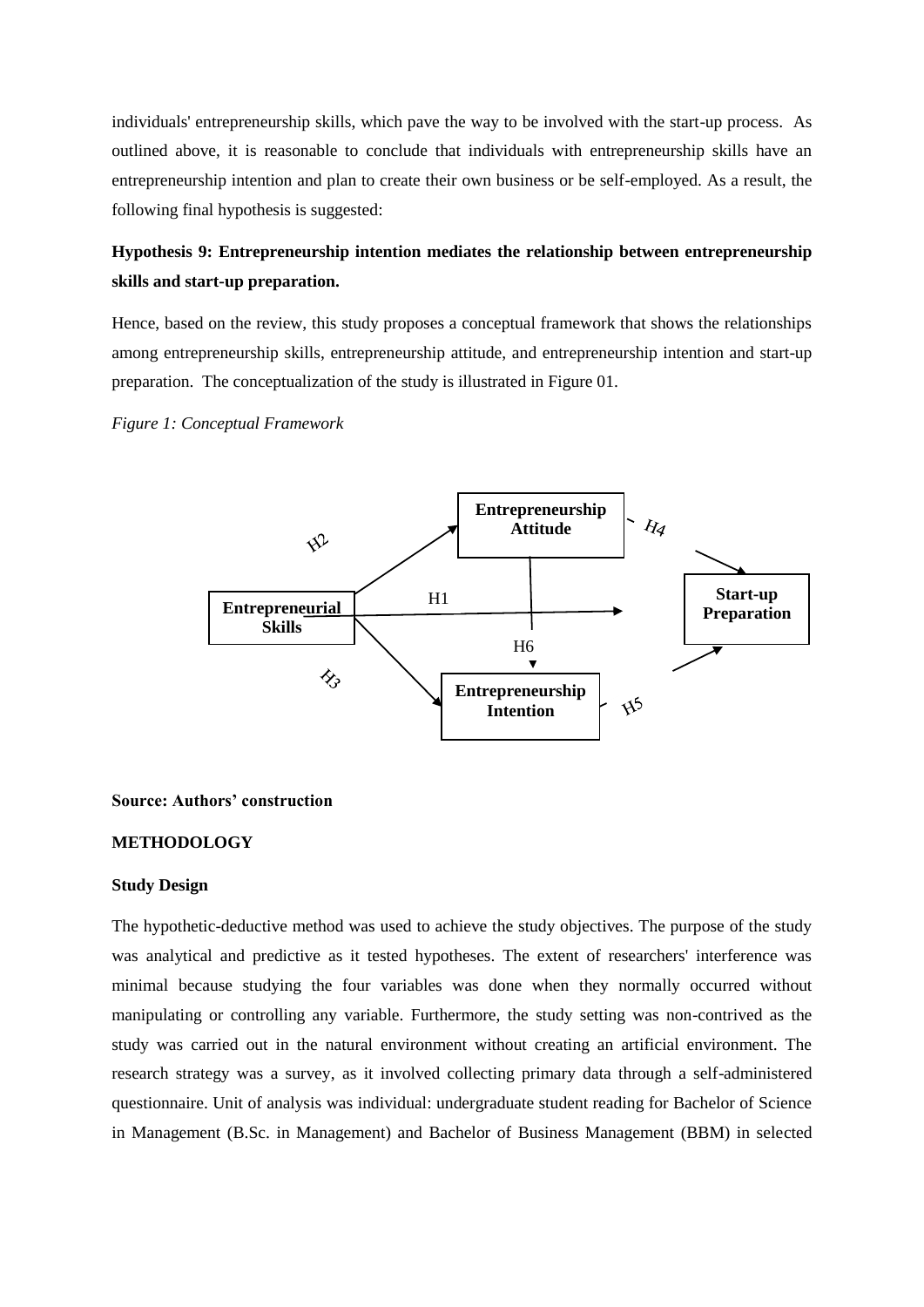universities. The time horizon was cross-sectional as data collection was done at one point to answer the research questions.

### **Sampling and Data Collection**

The empirical data for the current study were collected from selected two universities in Sri Lanka. The total population of this study was all the management undergraduates in selected universities. Out of these, 225 undergraduates were selected as samples to conduct this research using a stratified random sampling method to represent undergraduates belonging to different groups in the selected universities. In addition, students from different disciplines were targeted to facilitate greater variety regarding the fields of study represented in our sample. This study depends on primary data. The data of this study were collected from the respondents through a structured questionnaire. The questionnaire contained questions relating to entrepreneurship skills, attitude, intention, start-up preparation, and demographic information.

### *Measures*

A questionnaire with established measurement scales from prior literature to empirically validate the research model to ensure valid and reliable measures was developped. This study's measure was adapted from established measurements. This study has used an instrument adapted from the past research work of Koh (1996) to measure entrepreneurship skills. Entrepreneurship forms new businesses to produce new ideas in response to identified business opportunities (Uddin and Bose, 2012). Furthermore, entrepreneurship entails taking measured and autonomous risks to benefit the future (Parker, 2004). This aligns with the argument of Uddin and Bose (2012) and Parker (2004), who revealed that innovation and risk-taking were the top skills needed for entrepreneurs. The Cronbach's alpha of entrepreneurship skills is 0.634. It is lower than the cut off rate of 0.70. This instrument had a Cronbach's alpha of 0.634, which is lower than 0.70. However, according to Bowling (2002), an alpha of 0.5 or higher is considered a sign of acceptable internal consistency. Questions measuring entrepreneurship attitude were adapted from Lorz (2011). The instrument had a reasonable degree of reliability with a Cronbach's alpha of 0.782.

Further, a study has used an instrument to measure entrepreneurial intention that consists of seven question items. This instrument had a Cronbach's alpha of 0.873, which is higher than 0.70. Hence, this instrument had good reliability. To measure start-up preparation, ten-question items were used from past research works of Lorz (2011). The instrument had a reasonable degree of reliability with a Cronbach's alpha of 0.943.

#### *Data Analysis Techniques*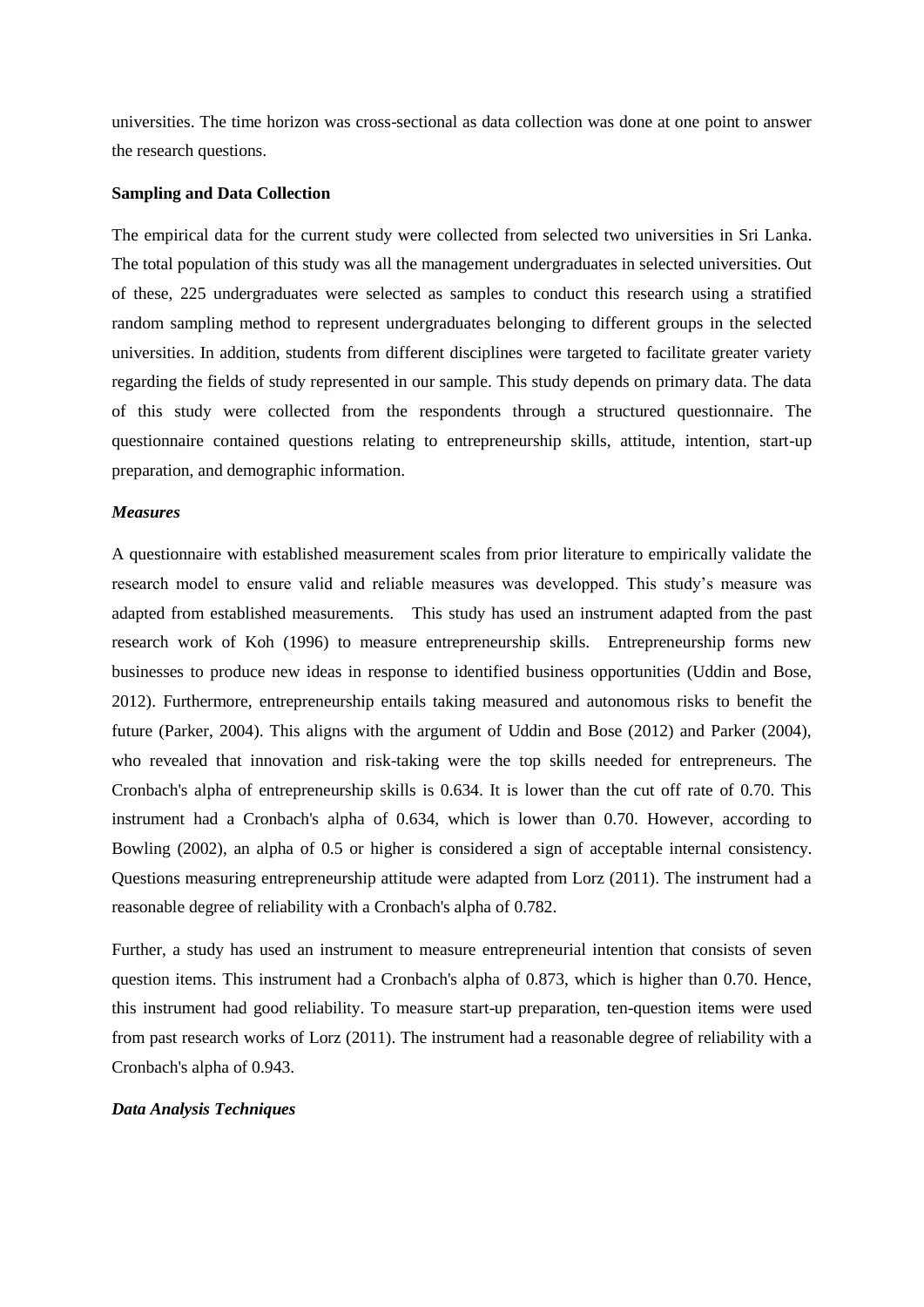The quantitative data were analyzed using Structural Equation Modeling (SEM) as it allows the estimation of complex relationships, primarily when the mediating effect exists (Hair et al., 2006). SPSS 20 and AMOS 23 packages were used for the analysis.

# **FINDINGS OF THE STUDY**

The sample profile consists of gender, year of study, and specialization of 225 undergraduates from two selected state universities in Sri Lanka. The frequencies and percentages are shown in Table 2.

| <b>Sample Profile</b>                | <b>Category</b>                 |                 | Percentage        |  |  |
|--------------------------------------|---------------------------------|-----------------|-------------------|--|--|
| <b>Gender</b>                        | Male                            | 68              | 30.2              |  |  |
|                                      | Female                          | 157             | 69.8              |  |  |
|                                      |                                 |                 |                   |  |  |
| <b>Year of Study</b>                 | First-year                      | 51              | 22.7              |  |  |
|                                      | Second-year                     | 89              | 39.6              |  |  |
|                                      | Third-year                      | 62              | 27.6              |  |  |
|                                      | Final year                      | 23              | 10.2              |  |  |
|                                      |                                 |                 |                   |  |  |
| <b>Field</b><br>of<br>Specialization | Human<br>Resource<br>Management | 37              | 16.4              |  |  |
|                                      | Marketing                       | 28              | 12.4              |  |  |
|                                      | Economics                       | $\overline{24}$ | $\overline{10.7}$ |  |  |
|                                      | Information<br>management       | 11              | 4.9               |  |  |
|                                      | Accounting<br>and<br>finance    | 86              | 38.2              |  |  |
|                                      | Project management              | 39              | 17.3              |  |  |

*Table 2: Sample Profile* 

**Source: Survey Data** 

**Measurement Model**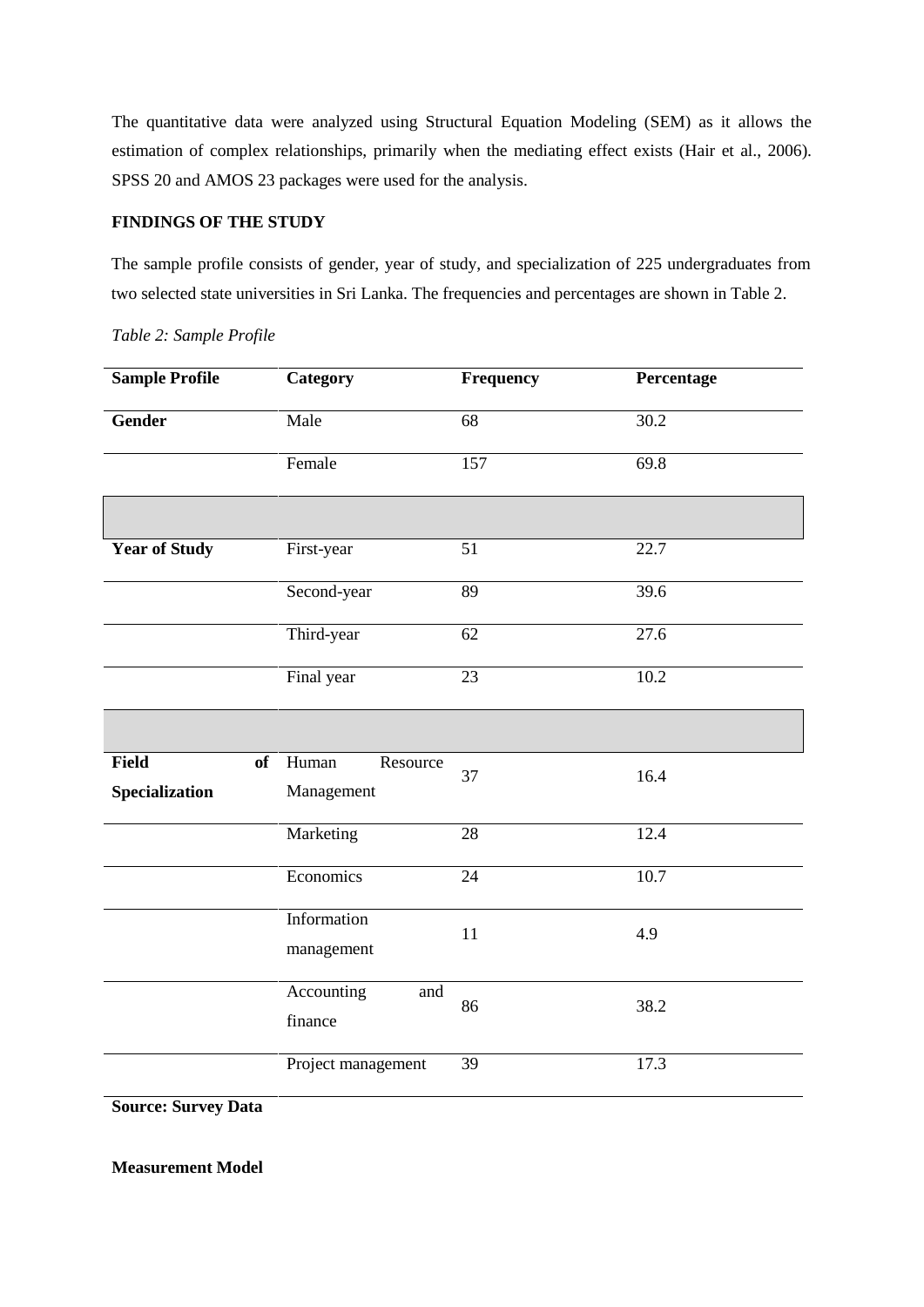The measurement model "specifies the indicators for each construct, and enables an assessment of construct validity" (Hair et al., 2006, p.733). Based on the conceptual model, there are four latent variables: entrepreneurship skills (ES); entrepreneurship attitude (EA); entrepreneurship intention (EI) start-up preparation (SP). The final measurement model was obtained after removing three items (e2, e2 and e13) with regression weights less than 0.5 at two stages. The goodness of fit (GOF) measures of chi-square, goodness-of-fit index (GFI), comparative fit index (CFI) and root mean square error of approximation (RMSEA) were used to evaluate the measurement model. The final measurement model achieved a good level of fit having a chi-square = 589.135, CMIN/  $df = 2.190$ , GFI = 0.829,  $CFI = 0.904$  and  $RMSEA = 0.73$ .

# *Figure 2: Measurement Model*



### *Reliability and Validity of the Study*

Reliability was measured using Cronbach's alpha (alpha values  $> 0.7$ ) and composite reliability (values > 0.6). Convergent and discriminant validity were assessed using Average Variance Extracted (AVE) (values > 0.5) and Squared Multiple Correlation (SMC) and the AVE matrix, respectively. As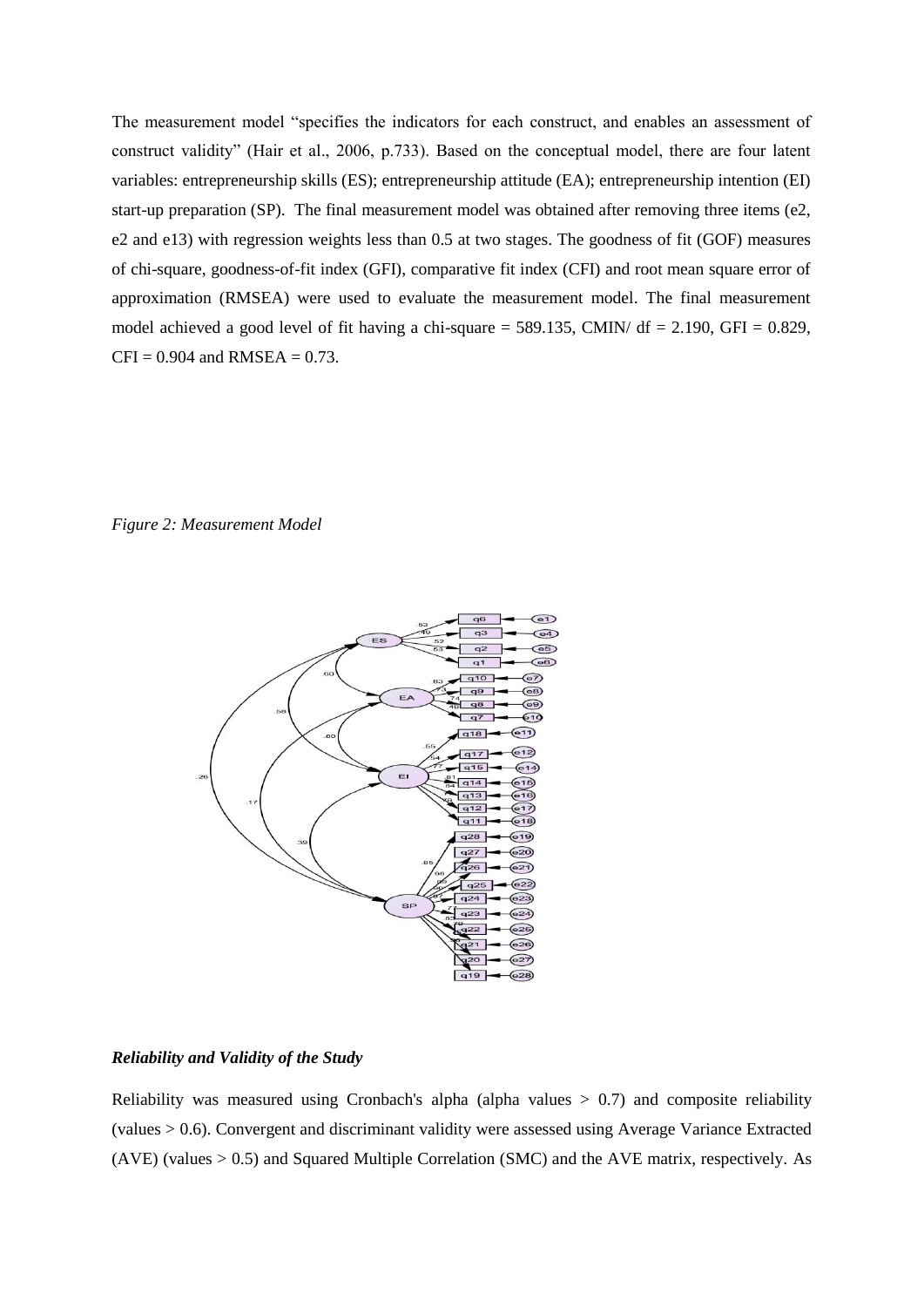shown in Table 3, all other values are above the agreed-upon lower limit except for the AVE of entrepreneurship skill. Entrepreneurship skill (0.26) has lower convergent validity (AVE) but, maintaining satisfactory composite reliability levels. Hence, the reliability and validity of the measurement model are assured. Content validity refers to the extent to which the measurement device, in our case, the measurement questions in the questionnaire, provides adequate coverage of the investigative questions (Saunders et al., 2009). More than two question statements were developed for each of the elements identified from the literature, and therefore each of the four instruments contained an adequate degree of content validity. Factor analysis was used in order to measure the construct validity of the instruments, and it is a multivariate technique that confirms the dimensions of the concept that have been operationally defined, as well as indicating which of the items are most appropriate for each dimension (establishing construct validity) (Sekaran and Bougie, 2013). Under the KMO & Barett's Test of Sphericity, all the four variables were recorded above 0.5. Kaiser (1974) recommends that the accepted index of KMO & Bartlett's Test of Sphericity should be over 0.5

| <b>Variable</b>    | <b>Mean</b> | SD   | Cronbach's   | CR   | AVE  | ES   | EA   | HІ   | SP   |
|--------------------|-------------|------|--------------|------|------|------|------|------|------|
|                    |             |      | <b>Alpha</b> |      |      |      |      |      |      |
| Entrepreneurship   | 3.81        | 0.68 | 0.634        | 0.75 | 0.26 | 0.26 |      |      |      |
| Skills (ES)        |             |      |              |      |      |      |      |      |      |
| Entrepreneurship   | 4.11        | 0.75 | 0.782        | 0.87 | 0.50 | 0.36 | 0.50 |      |      |
|                    |             |      |              |      |      |      |      |      |      |
| Attitude (EA)      |             |      |              |      |      |      |      |      |      |
| Entrepreneurship   | 3.77        | 0.89 | 0.873        | 0.73 | 0.52 | 0.34 | 0.64 | 0.52 |      |
| Intention (EI)     |             |      |              |      |      |      |      |      |      |
| Start-up           | 3.03        | 1.08 | 0.943        | 0.80 | 0.63 | 0.07 | 0.03 | 0.15 | 0.63 |
| preparation $(SP)$ |             |      |              |      |      |      |      |      |      |

*Table 3: Reliability and Validity Summary* 

*Source: Survey Data*

Table 3 shows the descriptive statistics of the study. According to Table 3, a high level of entrepreneurship skills, entrepreneurship attitude and intention, and start-up preparation exist among the undergraduates. The results also imply that a moderate level of start-up preparation exists among the undergraduates in selected universities with mean scores from 3.03 to 4.11 of 5.

## **Structural Model**

The structural model indicates the hypothesized relationships among the latent variables. Four structural models were drawn to test the direct relationships (H1to H6) and the mediators' effect (H7,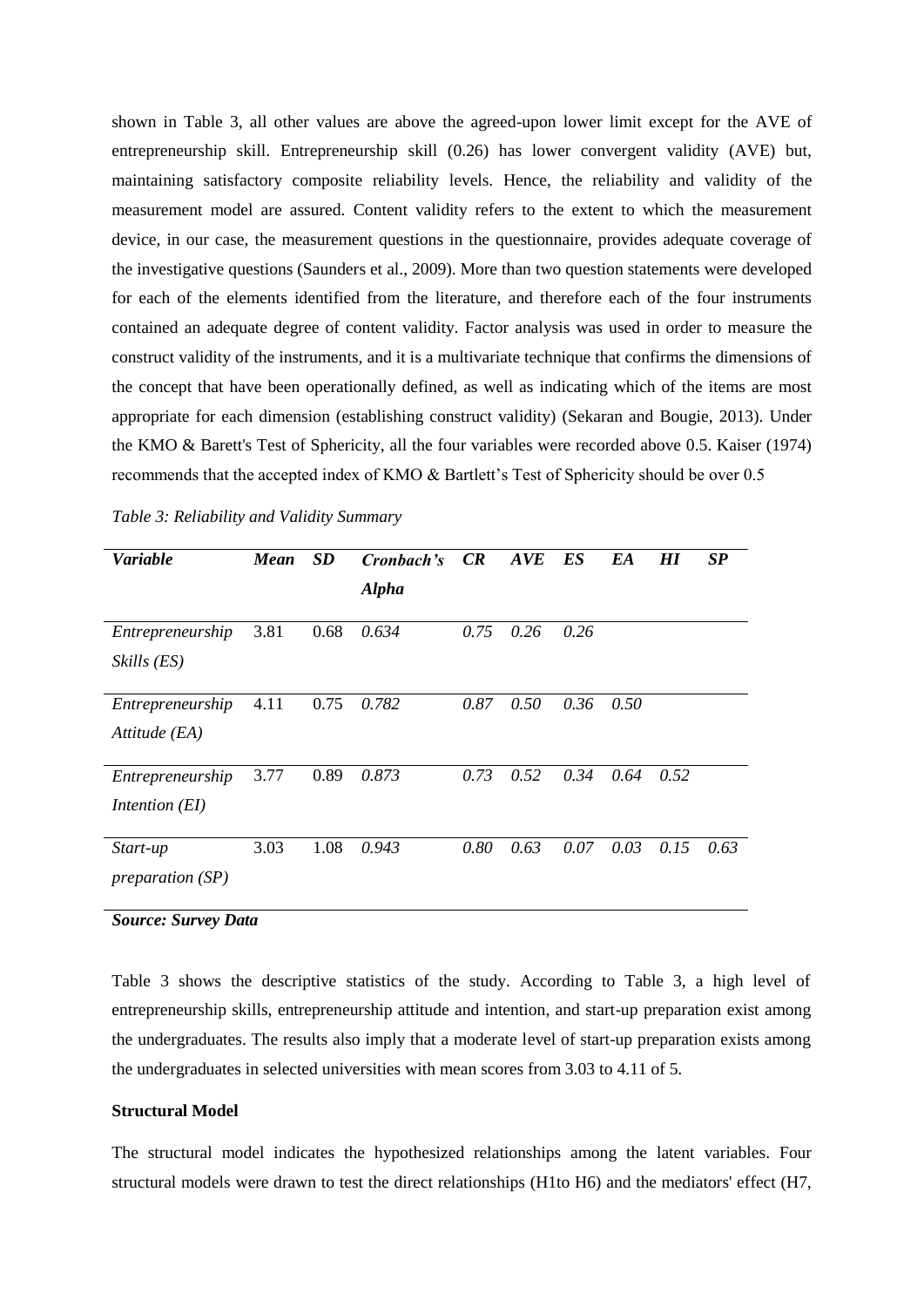H8 and H9). The statistical analysis supported all the hypotheses. Table 4 gives the findings of the hypotheses testing along with the GOF measures of the structural models.

| <b>Hypotheses</b>                                                                    | <b>GOF Measures of the Structural Model</b> |              |         |         |            |            |              |
|--------------------------------------------------------------------------------------|---------------------------------------------|--------------|---------|---------|------------|------------|--------------|
| Path                                                                                 | Beta                                        | $\mathbf{P}$ | $Ch1-$  | CMIN/df | <b>GFI</b> | <b>CFI</b> | <b>RMSEA</b> |
|                                                                                      | value                                       |              | square  |         |            |            |              |
| $(H1)ES \rightarrow SP$                                                              | 0.179                                       | 0.075        |         |         |            |            |              |
| $(H2) ES \rightarrow EA$                                                             | 0.617                                       | 0.000        |         |         |            |            |              |
| $(H3)$ ES $\rightarrow$ EI                                                           | 0.210                                       | 0.031        | 764.750 | 2.236   | 0.802      | 0.881      | 0.074        |
| $(H4) EA \rightarrow SP$                                                             | 0.462                                       | 0.002        |         |         |            |            |              |
| $(H5) EI \rightarrow SP$                                                             | 0.669                                       | 0.000        |         |         |            |            |              |
| $(H6) EA + EI$                                                                       | 0.657                                       | 0.000        |         |         |            |            |              |
| $(H7) ES \rightarrow SP$                                                             | 0.306                                       | 0.017        |         |         |            |            |              |
| ES→ EA                                                                               | 0.621                                       | 0.000        | 356.572 | 2.161   | 0.863      | 0.919      | 0.72         |
| $EA \rightarrow SP$                                                                  | 0.015                                       | 0.896        |         |         |            |            |              |
| $(H8) ES \rightarrow SP$                                                             | 0.070                                       | 0.524        |         |         |            |            |              |
| $ES \rightarrow EI$                                                                  | 0.613                                       | 0.000        | 600.930 | 2.433   | 0.812      | 0.884      | 0.80         |
| $EI \rightarrow SP$                                                                  | 0.375                                       | 0.000        |         |         |            |            |              |
| $(H9)EA \rightarrow SP$                                                              | 0.399                                       | 0.004        |         |         |            |            |              |
| $EA + EI$                                                                            | 0.787                                       | 0.000        | 556.759 | 2.729   | 0.811      | 0.893      | 0.888        |
| $EI \rightarrow SP$                                                                  | 0.727                                       | 0.000        |         |         |            |            |              |
| Note: Entrepreneurship Skills (ES); Entrepreneurship Attitude (EA); Entrepreneurship |                                             |              |         |         |            |            |              |
| Intention (EI)                                                                       |                                             |              |         |         |            |            |              |
| Start-up preparation (SP)                                                            |                                             |              |         |         |            |            |              |
| Significant at 10% level                                                             |                                             |              |         |         |            |            |              |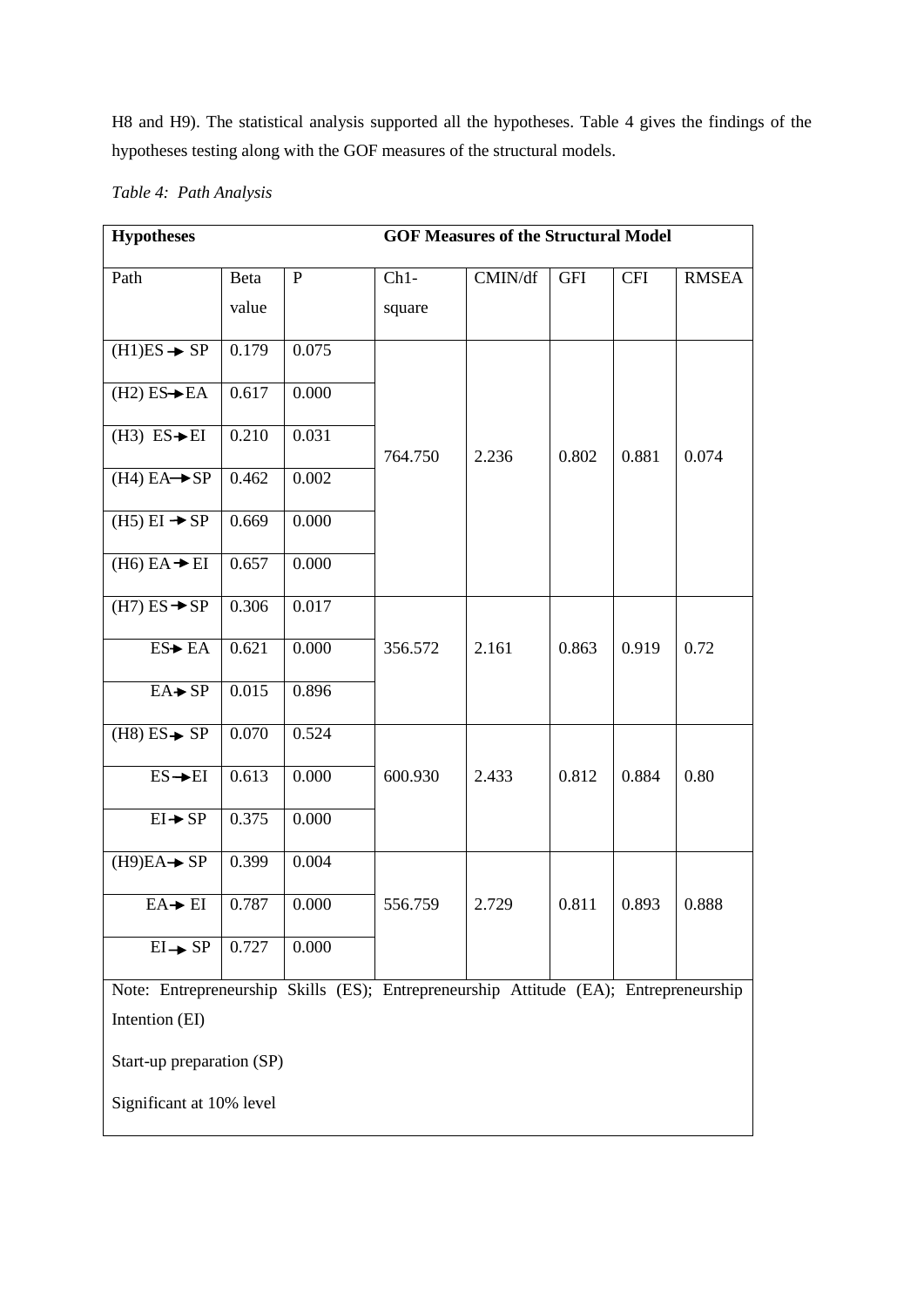The direct relationships measured by H1 (entrepreneurship skill and start-up preparation), H2 (entrepreneurship skill and entrepreneurship attitude), H3 (entrepreneurship skill and entrepreneurship intention), H4 (entrepreneurship attitude and start-up preparation), H5 (entrepreneurship intention and start-up preparation) and H6 (entrepreneurship attitude and entrepreneurship intention) and findings supported those relationships. In addition, bootstrap analysis was used to examine the mediating effects (H7 to H9). The findings of mediation analysis are illustrated in Table 5. The findings of the study revealed that entrepreneurship attitude partially mediated the relationship between entrepreneurship skills and start-up preparation. In addition, the study's findings revealed that the relationship between entrepreneurship skills and start-up preparation was fully mediated by entrepreneurship intention. Finally, the mediation analysis of the study also revealed that entrepreneurship intention partially mediates the relationship between entrepreneurship attitude and start-up preparation.

|  | Table 05: Mediation Analysis |  |
|--|------------------------------|--|
|--|------------------------------|--|

| <b>Direct Effect</b> |       |              | <b>Indirect effect</b> |             |                |                | <b>Mediation</b>     |
|----------------------|-------|--------------|------------------------|-------------|----------------|----------------|----------------------|
|                      | β     | $\mathbf{P}$ | β                      | $\mathbf P$ | Upper<br>bound | Lower<br>bound |                      |
| ES-EA-<br><b>SP</b>  | 0.306 | 0.039        | 0.009                  | 0.908       | 0.103          | $-0.147$       | Partial<br>mediation |
| ES-EI-SP             | 0.070 | 0.585        | 0.230                  | 0.001       | 0.370          | 0.138          | Full<br>mediation    |
| EA-EI-SP             | 0.399 | 0.001        | 0.572                  | 0.001       | 0.796          | 0.400          | Partial<br>mediation |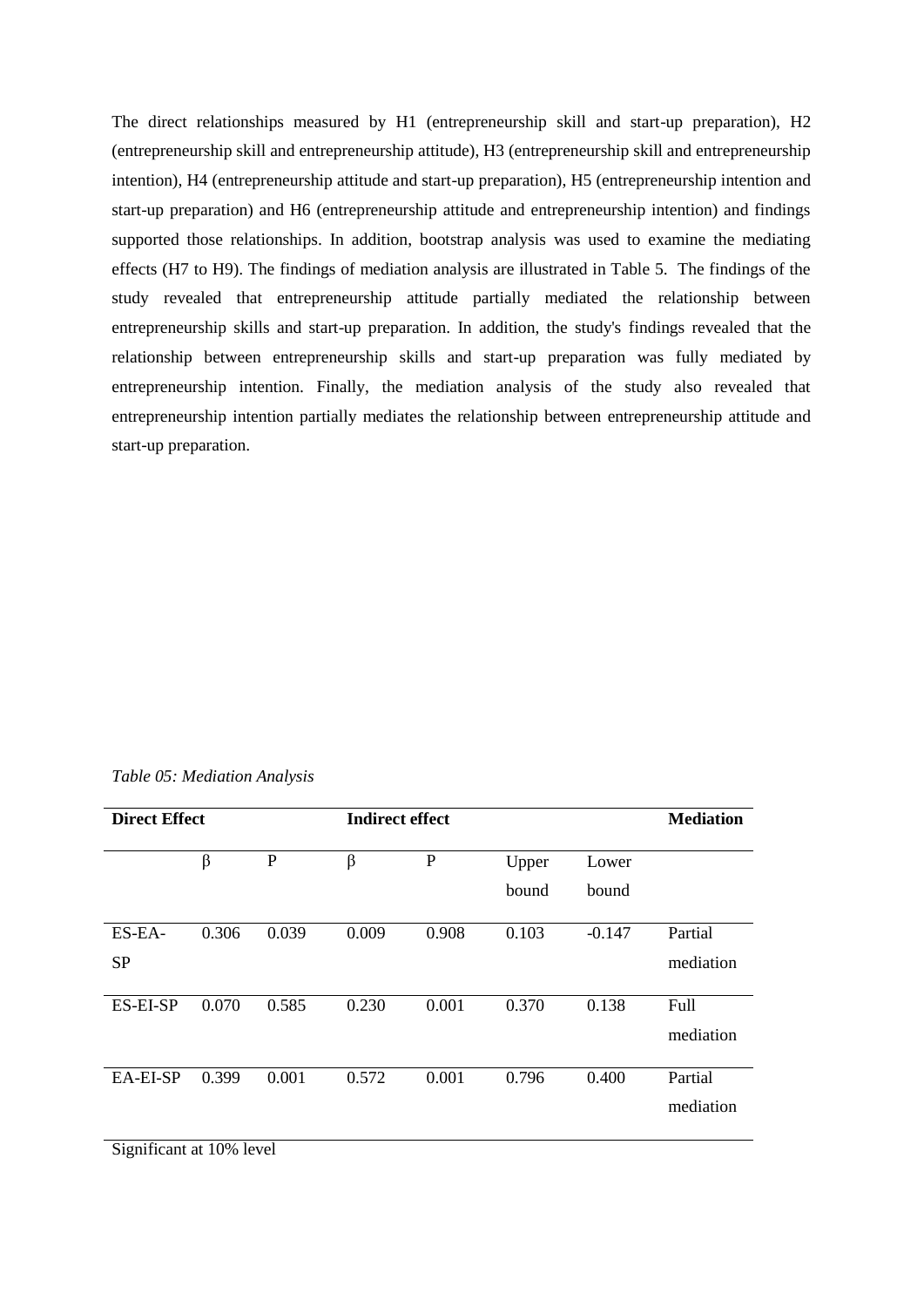#### **Source: Survey data**



*Figure 3: Structural model with standardized parameter estimates*

 **Source: Constructed based on survey data** 

### **DISCUSSION**

This study examines the relationships among entrepreneurship skills, entrepreneurial attitude, entrepreneurship intention and start-up preparation. Over the years, government, policymakers and Universities and academicians have put their effort to improve entrepreneurship to ensure economic prosperity and social stability. Therefore, the study's empirical findings contribute to understanding the relationships among the study variables in undergraduates among the selected universities in Sri Lanka.

The study's first finding indicates a significant and positive relationship exists between entrepreneurship skills and start-up preparation. This result provides support to the first hypothesis of the study. The current study suggests that when students receive appropriate and adequate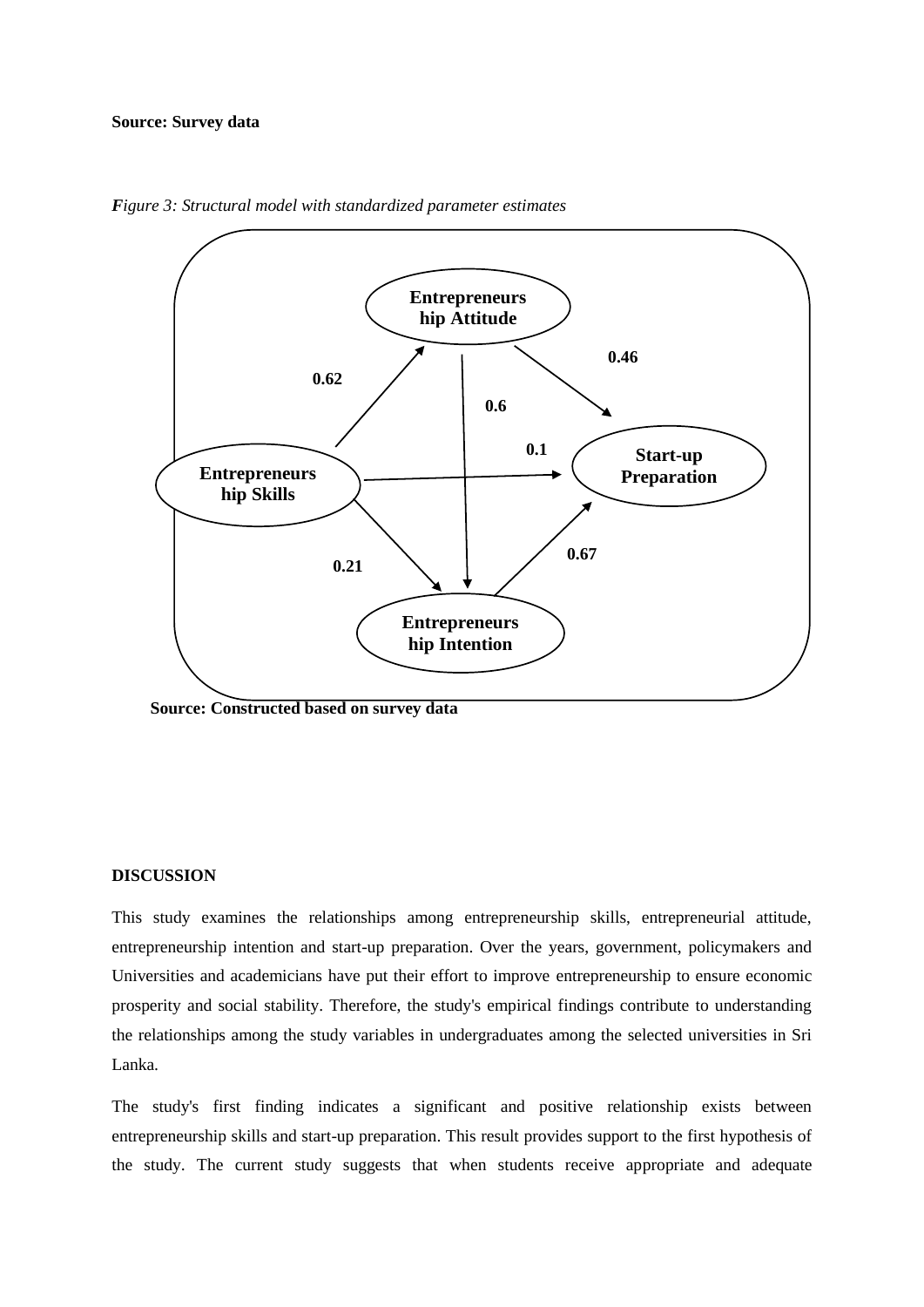entrepreneurship skills through the entrepreneurship education programmes, it directly contributes to increasing their start-up preparation for the new venture or business. Innovation and risk-taking are considered as vital skills for entrepreneurs. Students with the appropriate entrepreneurship skills are arguably indispensable to start up and manage enterprises effectively. If students have entrepreneurship skills, they will slightly start thinking about their future business ideas and working on them. This finding of the study is consistent with the results of previous studies (eg., Rosique-Blasco et al., 2016; Reyad et al., 2019), which suggested that entrepreneurship skills are positively related to start-up preparation.

The study's second finding indicates a significant and positive relationship between entrepreneurship skills and entrepreneurial attitude. In other words, entrepreneurship skills lead to a more excellent entrepreneurial attitude. This result provides support to the second hypothesis of the study. Further, possession of entrepreneurship skills has a psychological effect on the entrepreneurship attitude of the students. Therefore, the current research suggests that it is essential to develop entrepreneurship skills among the students to enhance their positive attitude towards entrepreneurship. The present study's finding matches with conclusions of the recent research (Salam et al., 2017; Farooq et al., 2018). The researchers discovered through their research works that entrepreneurship skills are one of the essential factors which lead to improving the positive attitude towards entrepreneurship.

The study's third finding indicates a significant and positive relationship between entrepreneurship skills and intention. This result provides support to the third hypothesis of the study. Findings of the study suggested that possession of entrepreneurship skills increases students' self-confidence and selfesteem, which ultimately leads to accelerating their entrepreneurship intention. Further, developing entrepreneurship skills via entrepreneurship programmes makes them more committed, motivated and empowered students toward entrepreneurship. Hence, universities need to create graduates with adequate entrepreneurial competencies because entrepreneurship skills could play a pivotal role in yielding entrepreneurship intentions. This finding coincides with prior literature, which reports that students with entrepreneurship skills tend to have more entrepreneurship intention (Martin et al., 2013; Smith et al., 2014).

The fourth finding of the study indicates a significant and positive relationship that exists between entrepreneurship attitude and start-up preparation. This result provides support to the fourth hypothesis of the study. This study argues that students' positive attitudinal and behavioural changes towards entrepreneurship are essential to making them as entrepreneurs. Nowadays, in facing economic and social challenges, developing positive attitudes towards entrepreneurship among graduates is paramount. In other words, it is possible to encourage the students to involve with preparation works for their future business or venture by positively shaping their attitudes towards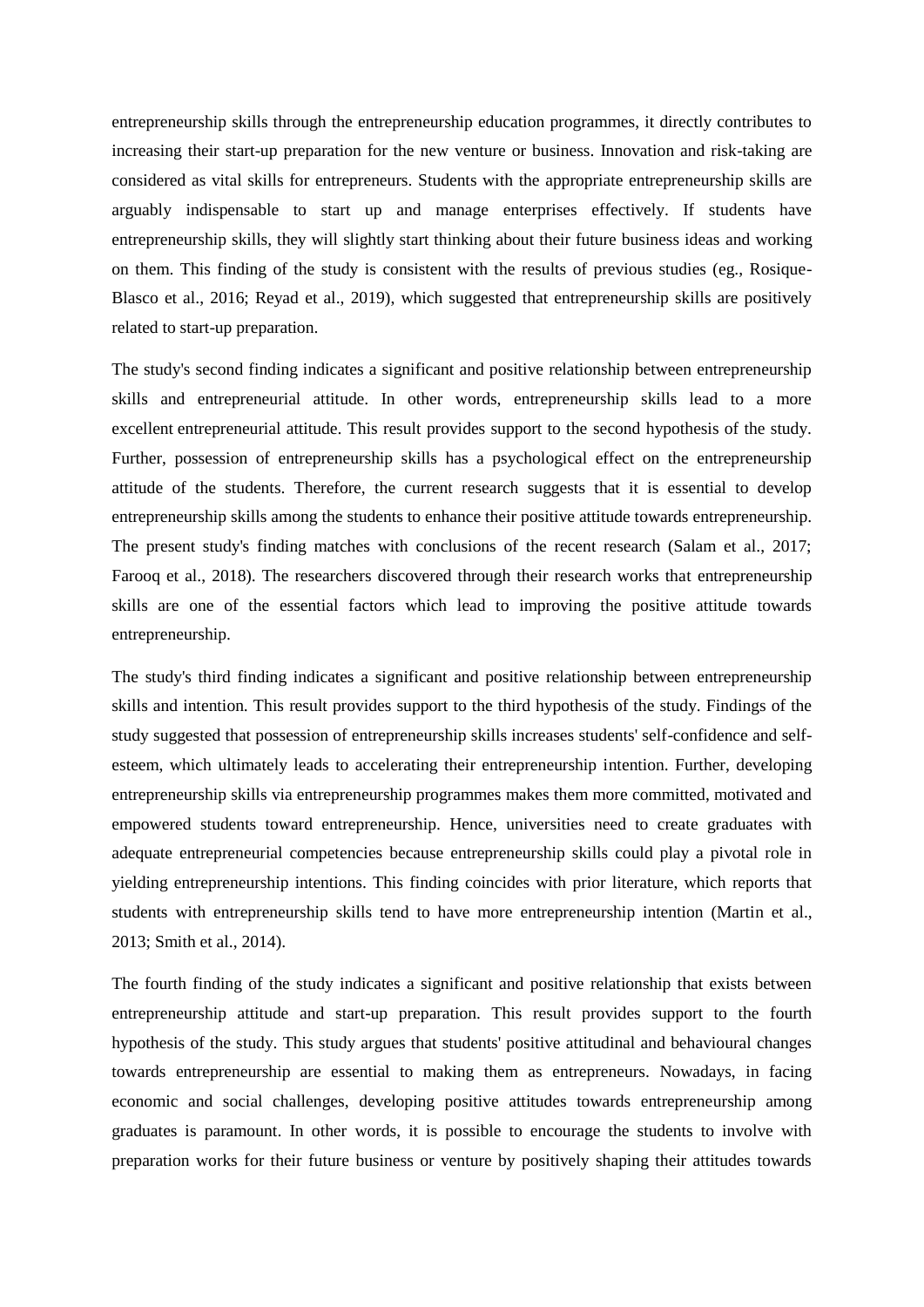entrepreneurship. This finding of the study is consistent with the results of previous studies, which revealed that entrepreneurship attitude is positively related to start-up preparation (Veciana et al., 2005; Jones and Jones, 2014).

The study's fifth finding indicates a significant and positive relationship between entrepreneurship intention and start-up preparation. This result provides support to the fifth hypothesis of the study. The current research suggests that students with entrepreneurship intentions are willing to put more effort to start their own business. In other words, entrepreneurship intention is treated as one of the important contributing factors in creating a new venture or business. Furthermore, students with a high entrepreneurship intention take tiny steps to formulate their future business during the undergraduate period. This finding coincides with prior literature, which reports that students with entrepreneurship intentions tend to exhibit more start-up behaviours for their new venture or business (Çolakoğlua and Gözükara, 2016).

The sixth finding of the study indicates a significant and positive relationship that exists between entrepreneurship attitude and entrepreneurship intention. This result provides support to the sixth hypothesis of the study. The current research suggests that when employees have an entrepreneurship attitude, it directly increases their entrepreneurship intention. This study provides empirical evidence for the theory of planned behaviour. A student who intends to start their own business is equipped with a positive attitude towards entrepreneurship. Hence, entrepreneurship attitude can be treated as the critical driver of entrepreneurship intention. This finding supports the previous studies, which suggested that it is possible to enhance the entrepreneurship intention of students through developing a positive entrepreneurship attitude (eg., Armitage and Conner, 2001; Manun et al., 2017).

The statistical results of the mediation analysis revealed that entrepreneurship attitude significantly mediated the relationship between entrepreneurship skills and start-up preparation. These results reinforce the importance of entrepreneurship skills via entrepreneurship attitude as vehicles to increase start-up preparation of students. This research has a significant implication: institutions should explore boosting students' entrepreneurship skills in order to improve their positive attitude toward entrepreneurship, which will drive them to focus more on start-up preparatory work for their future business or venture. Further, the study's overall results keep entirely and empirically confirm the Theory of Planned Behavior, which suggested that attitude is a powerful predictor of intention.

Empirical findings of the study suggested that entrepreneurial intention plays a mediator role in the relationship between entrepreneurship skills and start-up preparation. This finding aligns with the theoretical argument of the study. As a result, students' entrepreneurial intention may be enhanced by improving their entrepreneurship skills, which motivate them to participate in the start-up preparation of a new venture or business. Furthermore, theoretical evidence of the study suggested that entrepreneurial intention mediates the relationship between entrepreneurship skills and start-up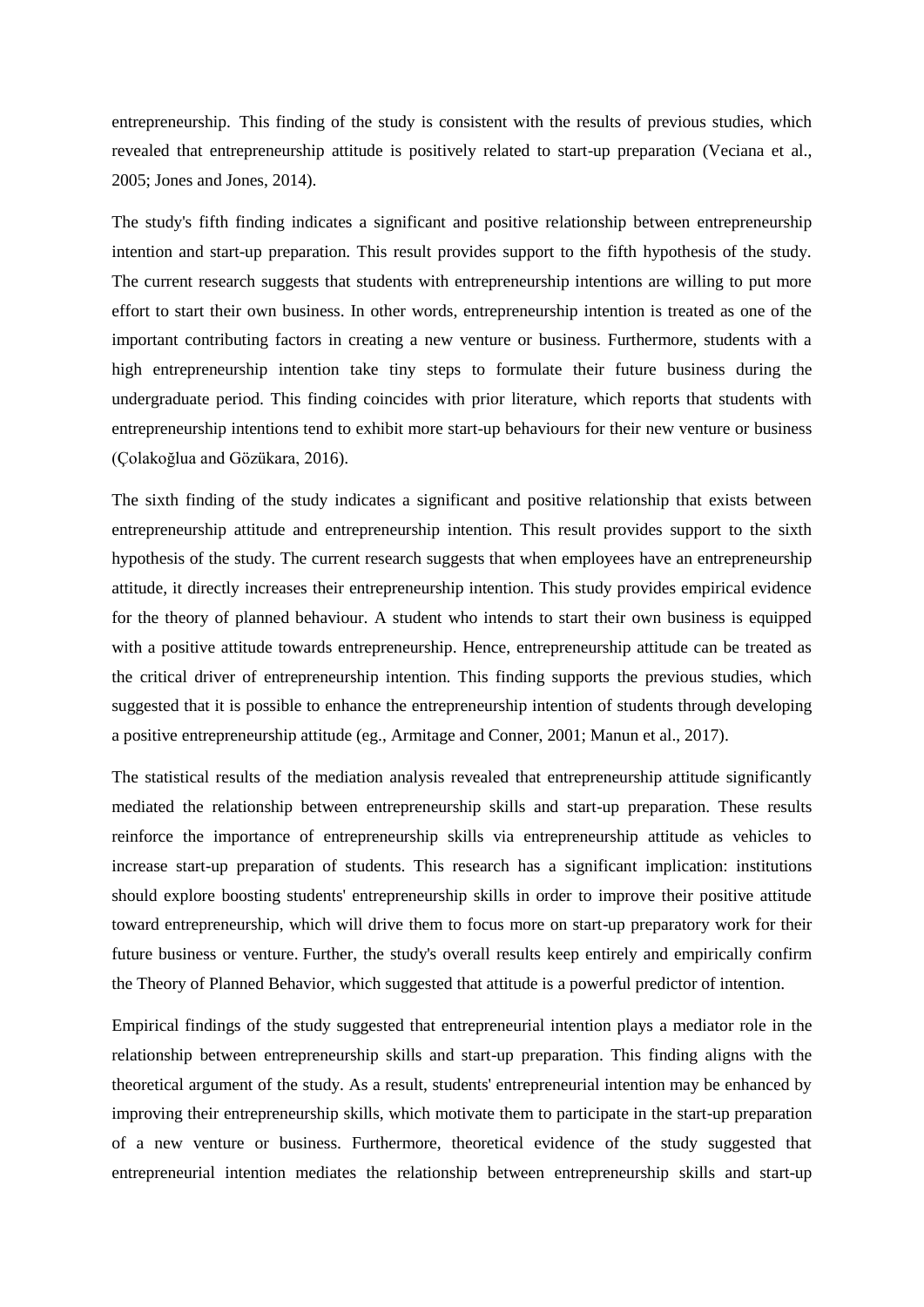preparation. Thus, the empirical findings of the study also support what was hypothesized in the study.

The current study revealed that entrepreneurship intention plays a mediator role between entrepreneurship attitude and start-up preparation. This finding suggests that developing students' entrepreneurship attitude contribute to promoting their entrepreneurship intention. Finally, these trends lead them to involve with start-up preparation toward new business or venture. Importantly, these results reinforce that entrepreneurship attitude is essential in driving entrepreneurship intention and start-up preparation.

# **CONCLUSION**

The empirical data for this study was collected from undergraduates in selected two universities in Sri Lanka. This study concluded that positive and significant relationships exist among entrepreneurship skills, entrepreneurship attitude, entrepreneurship intention, and start-up preparation. Further, the relationship between entrepreneurship skills and start-up preparation is mediated by entrepreneurship attitude and entrepreneurship intention. Similarly, entrepreneurship intention mediates the relationship between entrepreneurship attitude and start-up preparation. Finally, this study developed a structural equation model to show the relationships among entrepreneurship skills, entrepreneurship attitude, and entrepreneurship intention and start-up preparation.

### **REFERENCES**

- Armitage, C.J. & Conner, M. (2001). Efficacy of the theory of planned behaviour: a meta-analytic review, *British Journal of Social Psychology,* 40(4), 471-499.
- Ariyawansa, R.G. (2008). Employability of Graduates of Sri Lankan Universities, *Sri Lankan Journal of Human Resource Management,* 2(1), 91-104.
- Ajzen, I. (1991). The Theory of Planned Behavior, *Organizational behavior and human decision processes*, 50, 179–211.
- Bae, T., Qian, S., Miao, C. & Fiet, J. (2014). The relationship between entrepreneurship education and entrepreneurial intentions: a meta-analytic review, *Entrepreneurship Theory and Practice*, 38(2), 217-254.
- Belas, J., Gavurova, B., Korony, S. & Cepel, M. (2019). Attitude of University Students toward entrepreneurship environment and toward entrepreneurship propensity in Czech Republic and Slovak Republic, *International Comparison, Economic Research*, 32(1), 2500-2514. <http://dx.doi.org/10.1080/1331677X.2019.1615972>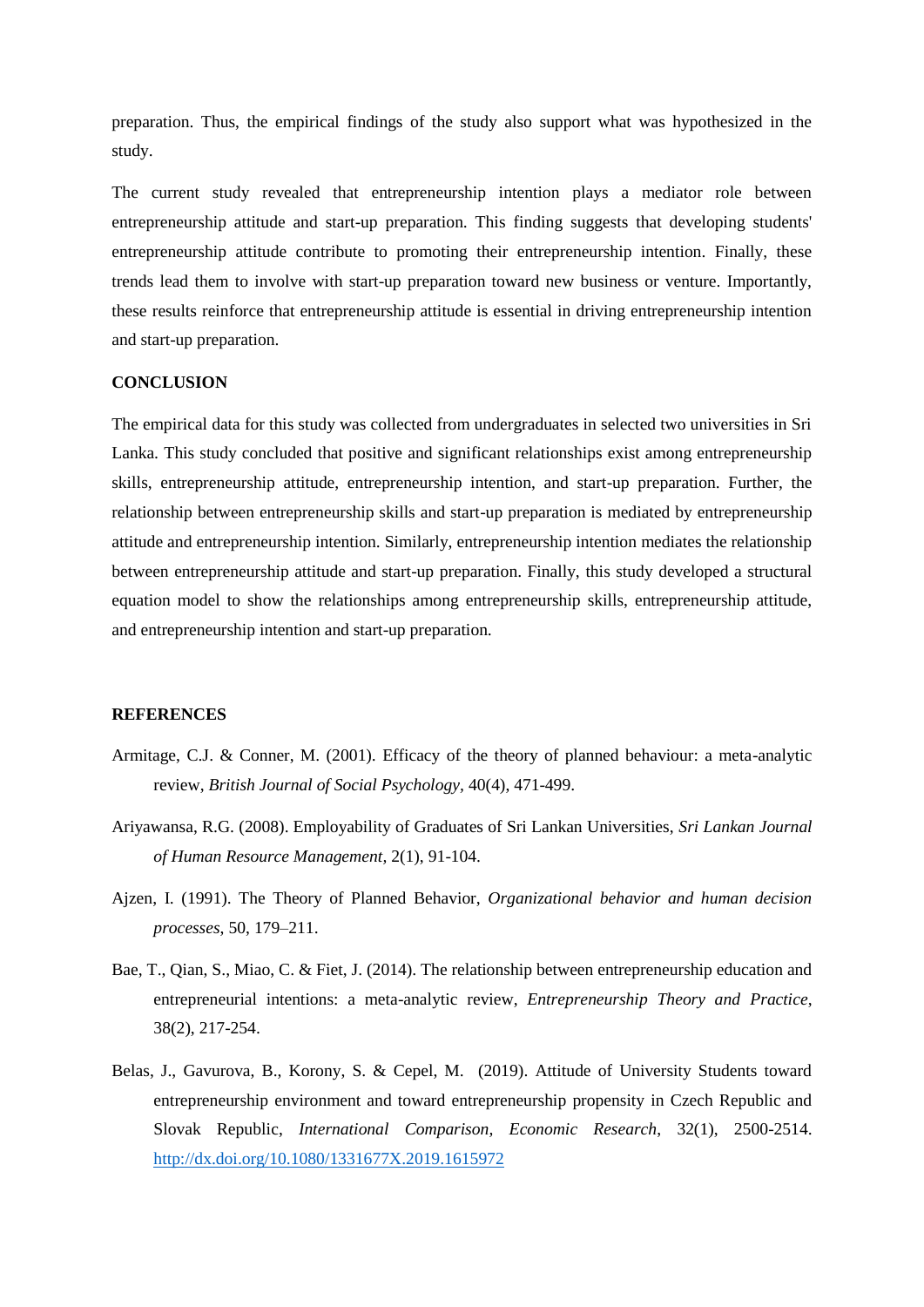- Bowling, A. (2002). *Research methods in health: Investigating health and health services* (2<sup>nd</sup> ed.). Buckingham: Open University Press.
- Bird, B. (1995). *Toward a Theory of Entrepreneurial Competency*. In Advances in Entrepreneurship Firm Emergence and Growth, edited by J. Katz, 52–72. Greenwich, CT: JAI Press.
- Caliendo, M. & Kritikos, A. (2012). Searching for the entrepreneurial personality: new evidence and avenues for further research, *Journal of Economic Psychology*, 33(2). 319-324.
- Central Bank of Sri Lanka (2020), Annual report, Central Bank of Sri Lanka, Colombo.
- Çolakoğlu, N. & Gözükara, I. (2016). A Comparison Study on Personality Traits Based on the Attitudes of University Students toward Entrepreneurship, *Social and Behavioral Sciences*, 229,  $133 - 140$ .
- Davidsson, P. & Honig, B. (2003). The role of social and human capital among nascent Entrepreneurs, *Journal of Business Venturing*, 18(3), pp. 301-331.
- Douglas, E. J. & Shepherd, D. A. (2002). Self-employment as a Career Choice: Attitudes, Entrepreneurial Intentions, and Utility Maximization, *Entrepreneurial Theory and Practice*, 26 (3), 81–90.
- Farooq, M. S., Salam, M., Rehman, S., Fayolle, A., Jaafar, N. & Ayupp, K. (2018). Impact of support from social network on entrepreneurial intention of fresh business graduates: a structural equation modeling approach, *Education + Training*, 60(4), 1-19.
- Fragoso, R., Rocha-Junior, W. & Xavier, A. (2019). Determinant factors of entrepreneurial intention among university students in Brazil and Portugal, *Journal of Small Business & Entrepreneurship*, 32(1), 33-57.<http://dx.doi.org/10.1080/08276331.2018.1551459>
- Hair, J. F., Black, W. C., Babin, B. J., Anderson, R. E., & Tatham, R. L. (2006). *Multivariate analysis*, 6<sup>th</sup> edition, Delhi, India.
- Hattab, H. (2014). Impact of entrepreneurship education on entrepreneurial intentions of university students in Egypt", *The Journal of Entrepreneurship*, 23(1), 1-18. <https://doi.org/10.1177%2F0971355713513346>
- Holt, D. H. (2018). *Entrepreneurship; New Venture Creation*, Fourth Edition. Pearson education, Inc.
- Belas, J., Gavurova, B., Korony, S & Cepel, M (2019). Attitude of University Students toward entrepreneurship environment and toward entrepreneurship propensity in Czech Republic and Slovak Republic, *International Comparison, Economic Research*-Ekonomska Istraživanja, 32(1), 2500-2514.<https://doi.org/10.1080/1331677X.2019.1615972>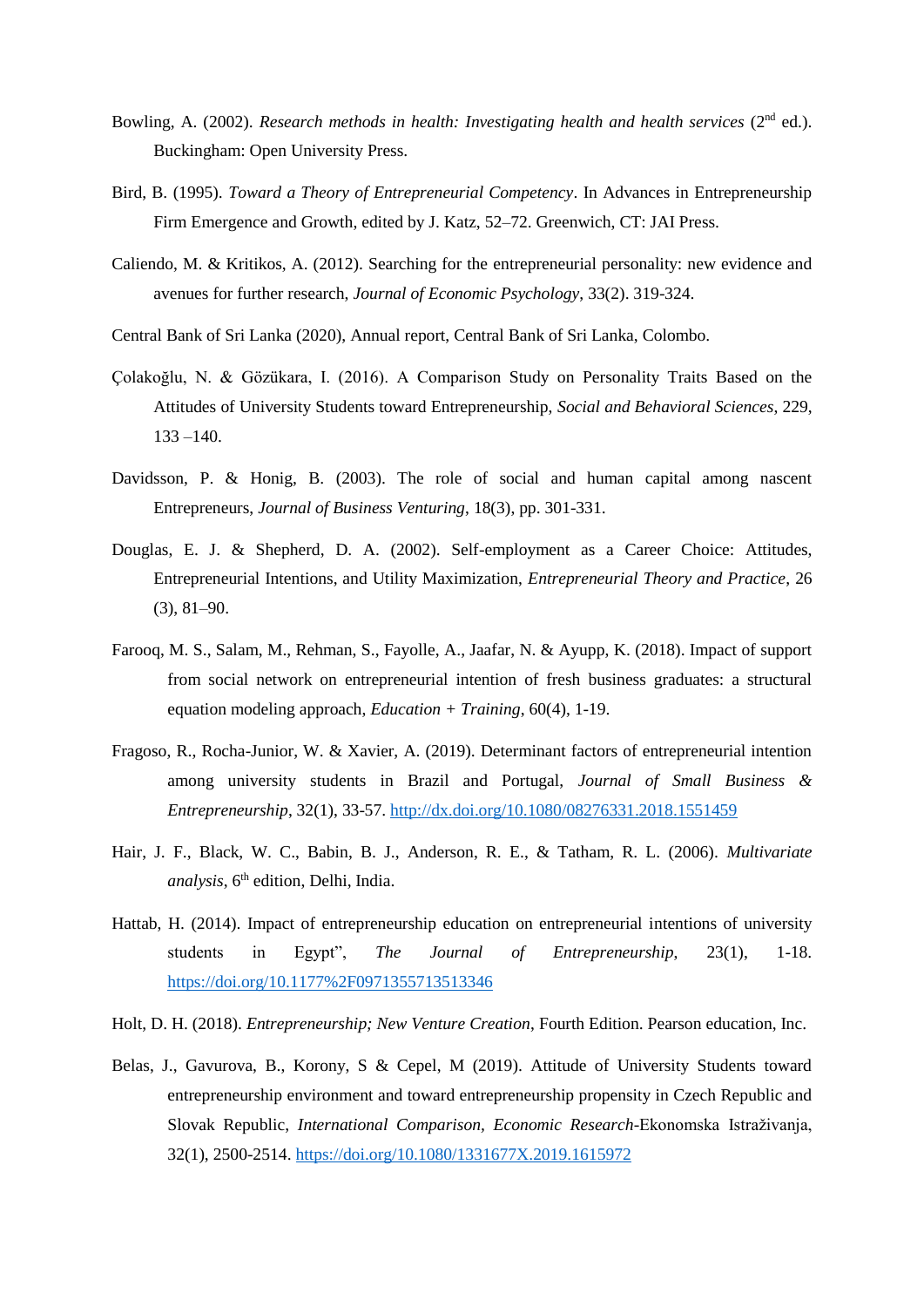- Jena, R.K. (2020). Measuring the Impact of Business Management Student's Attitude towards Entrepreneurship Education on Entrepreneurial Intention: A Case Study, *Computers in Human Behavior,* 107, 106-275.<https://doi.org/10.1016/j.chb.2020.106275>
- Jelonek, D., Dunay, A. & Llles, B. C.(2017). Academic e-learning management with Elearning scorecard. *Journal of Management Studies*, 16 (2), 122–132.
- http://dx.doi.org/10.17512/ pjms.2017.16.2.11
- Jones, P. & Jones, A. (2014). Attitudes of Sports Development and Sports Management undergraduate students towards entrepreneurship, *Education + Training*, 56(8/9), 716–732. <http://dx.doi.org/10.1108/ET-06-2014-0060>
- Jones, P., Pickernell, D., Fisher, R. & Netana, C. (2017). A Tale of Two Universities: Graduates Perceived Value of Entrepreneurship Education, *Education+Training,* 59 (7/8), 689–705. https://doi.org/10.1108/ET-06-2017-0079
- Katz, J. A. (1990). Longitudinal analysis of self-employment follow-through, *Entrepreneurship & Regional Development*, 2, 15–26.
- Koh, C. H. (1996). Testing hypotheses of entrepreneurial characteristics: A study of Hong Kong MBA students, *Journal of Managerial Psychology*, 11(3), 12–25.
- Kozina, F. L. & Ponikvar, N. (2015). Financial literacy of first-year university students: The role of education. *International Journal of Management*, *Knowledge and Learning*, 4(2), 241–255.
- Küttim, M., Kallaste, M., Venesaar, U. & Kiis, A. (2014). Entrepreneurship education at university level and students' entrepreneurial intentions, *Social and Behavioral Sciences*, 110, 658-668.
- Krueger, N. F. & Brazeal, D.V (1994). Entrepreneurial Potential and Potential Entrepreneurs, *Entrepreneurship: Theory and Practice,* 18 (3), 91–104.
- Krueger, N. F., Reilly, M.D & Carsrud, A. L. (2000). Competing models of entrepreneurial intentions, *Journal of Business Venturing*,15(5-6), 411-432.
- Kaiser, H.F. (1974). An index of factorial simplicity. *Psychometrika, 39*(1), 31-36.
- Lyons, T. S., Lyons, J. S. & Jolley, G. J. (2019). Entrepreneurial skill-building in rural ecosystems: A framework for applying the Readiness Inventory for Successful Entrepreneurship (RISE), *Journal of Entrepreneurship and Public Policy*, 9(1), 112-136.
- Linan, F. (2008). Skill and value perceptions: how do they affect entrepreneurial intentions?, *International Entrepreneurship and Management Journal*, 4, 257–272.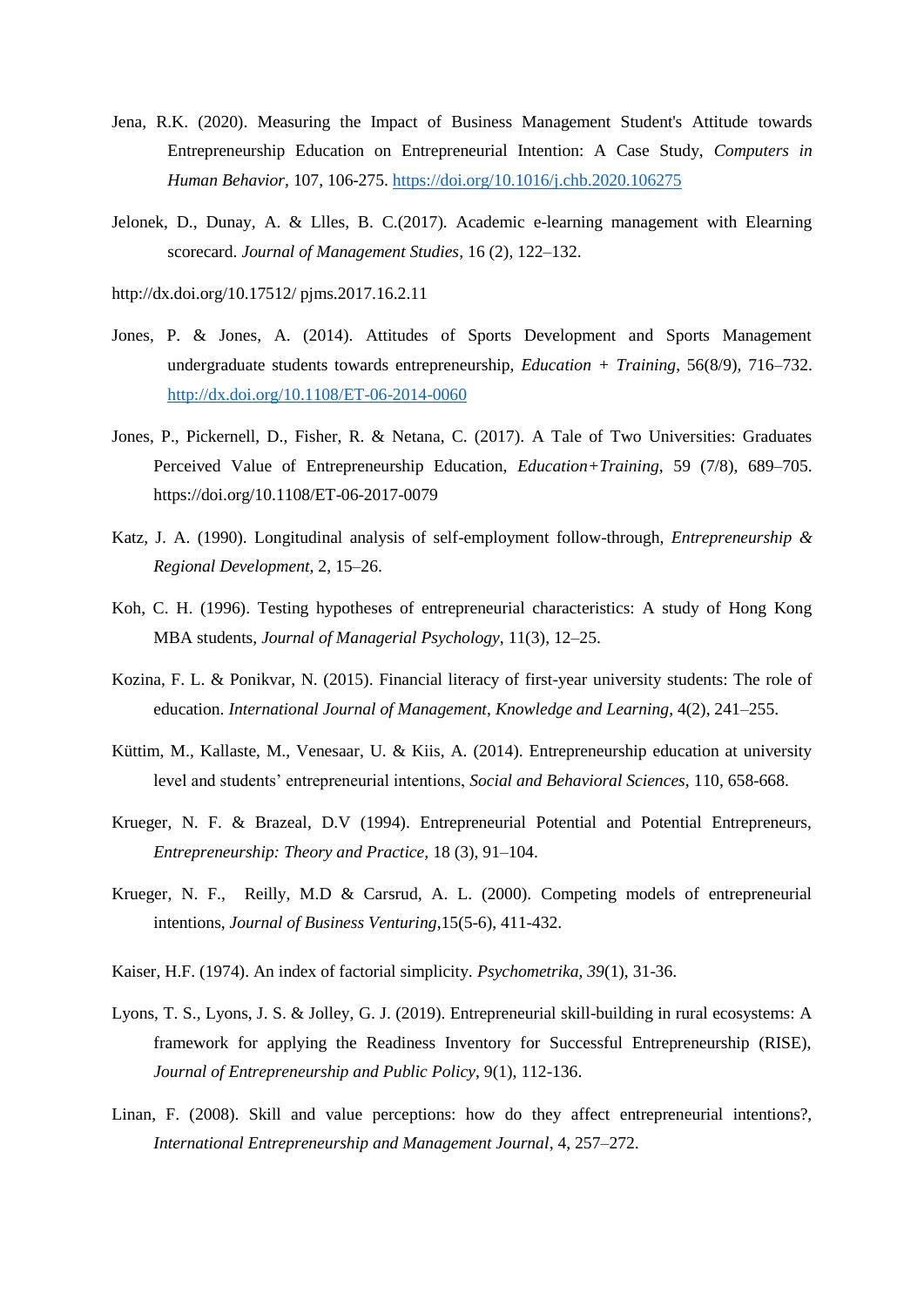- Lianan, F. & Chen, Y. W. (2009). Development and Cross-Cultural Application of a specific instrument to measure entrepreneurial intentions, *Entrepreneurship theory and practice*, 33, 593-617.
- Lorz, M. (2011). The impact of entrepreneurship education on entrepreneurial intention. PhD dissertation, University of St. Gallen, Switzerland
- Mamun, A. L., Nawi, N. B. C., Mohiuddin, M., Shamsudin, S. F. F. B. & Fazal, S. A. (2017). Entrepreneurial intention and start-up preparation: A study among business students in Malaysia, *Journal of Education for Business*, 92(6), 296-314. https://doi.org/10.1080/08832323.2017.1365682
- Martin, B.C., McNally, J. J. & Kay, M. J. (2013). Examining the formation of human capital in entrepreneurship: a meta-analysis of entrepreneurship education outcomes, *Journal of Business Venturing*, 28(2), 211-224.
- Mohamedbhai, G. (2015). The Challenge of Graduate Unemployment in Africa, *International Higher Education*, 80(12), 112-134.
- Moriano, J. A., Gorgievski, M., Laguna, M., Stephan, U. & Zarafshani, K. (2012). A cross-cultural approach to understanding entrepreneurial intention. *Journal of Career Development*, *39*(2), 162–185.<https://doi.org/10.1177/0894845310384481>
- Olutuase, O. S., Brijlal, P. & Yan, B. (2020). Model for stimulating entrepreneurial skills through entrepreneurship education in an African context, *Journal of Small Business & Entrepreneurship*. <http://dx.doi.org/10.1080/08276331.2020.178664>
- Paul, J., Pickernell, D., Fisher, R. & Netana, C. (2017). A Tale of Two Universities: Graduates Perceived Value of Entrepreneurship Education. *Education+ Training,* 59 (7/8), 689–705.
- Parker, C. (2004). *The Economics of Self-Employment and Entrepreneurship*, Cambridge University Press, Cambridge, available at:<http://dx.doi.org/10.1017/CBO9780511493430>
- Pickernell, D., Packham, G., Jones, P., Miller, C. & Thomas, B. (2011). Graduate entrepreneurs are different: they access more resources?, International Journal of Entrepreneurial Behavior and Research,17(2),183-202.
- [Rosique-Blasco, M.,](https://www.emerald.com/insight/search?q=Mario%20Rosique-Blasco) [Madrid-Guijarro, A.](https://www.emerald.com/insight/search?q=Antonia%20Madrid-Guijarro) & [García-Pérez-de-Lema, D.](https://www.emerald.com/insight/search?q=Domingo%20Garc%C3%ADa-P%C3%A9rez-de-Lema) (2016). Entrepreneurial skills and socio-cultural factors: an empirical analysis in secondary education students, *[Education +](https://www.emerald.com/insight/publication/issn/0040-0912)  [Training](https://www.emerald.com/insight/publication/issn/0040-0912)*, 58(7/8). <https://doi.org/10.1108/ET-06-2015-0054>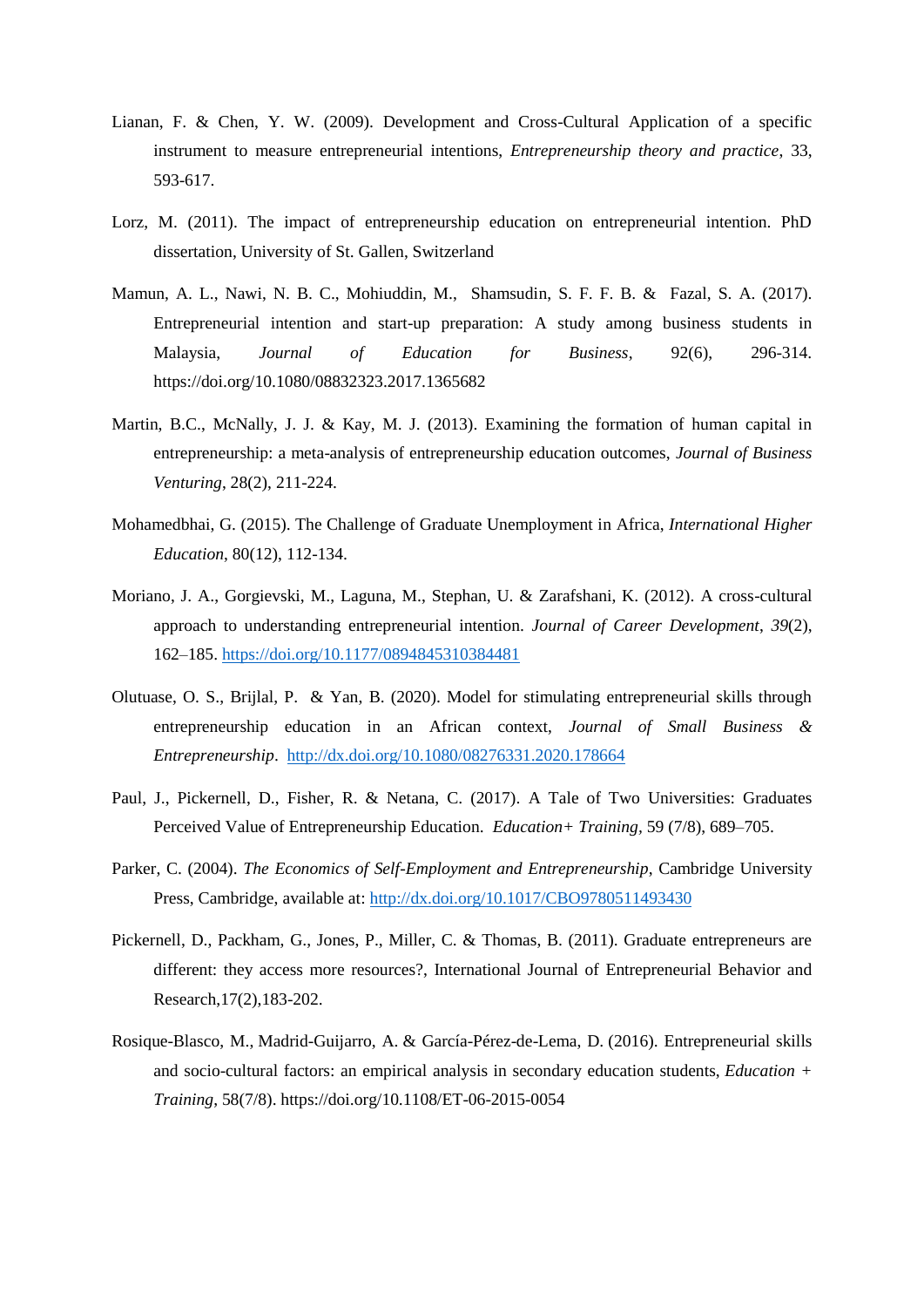- [Reyad, S.M.R.,](https://www.emerald.com/insight/search?q=Sameh%20M.%20Reda%20Reyad) [Musleh Al-Sartawi, A.,](https://www.emerald.com/insight/search?q=Abdalmuttaleb%20Musleh%20Al-Sartawi) [Badawi, S.](https://www.emerald.com/insight/search?q=Sherine%20Badawi) & [Hamdan, A.](https://www.emerald.com/insight/search?q=Allam%20Hamdan) (2019). Do entrepreneurial skills affect entrepreneurship attitudes in accounting education?", *[Higher Education, Skills and Work-](https://www.emerald.com/insight/publication/issn/2042-3896)[Based Learning](https://www.emerald.com/insight/publication/issn/2042-3896)*, 9(4), pp. 739-757. <https://doi.org/10.1108/HESWBL-01-2019-0013>
- Robbins, S. P. & Judge, T. A. (2013), *Organizational Behaviour*, 15th Edition, United States of America: Prentice-Hall.
- Sánchez, J. C. (2013). The Impact of an Entrepreneurship Education Program on Entrepreneurial Competencies and Intention, *Journal of Small Business Management* , 51(3), 447–465.
- Salam, M., Iskandar, D. N. F. A. & Ibrahim, D. H. A. (2017). Service-learning support for academic learning and skills development. *Journal of Telecommunication, Electronic and Computer Engineering*, 9(2-10), 111-117.
- Sekaran, U, and R. Bougie, R (2013). *Research Methods for Business*, WILEY.
- Støren, L. A (2014). Entrepreneurship in higher education, *Education + Training*, 56(8/9), 795-813. <http://dx.doi.org/10.1108/ET-06-2014-0070>
- [Smith, K.,](https://www.emerald.com/insight/search?q=Kelly%20Smith) [Williams, D.,](https://www.emerald.com/insight/search?q=Dina%20Williams) [Yasin,](https://www.emerald.com/insight/search?q=Naveed%20Yasin) N. & [Pitchford, I.](https://www.emerald.com/insight/search?q=Ian%20Pitchford) (2014). Enterprise skills and training needs of postgraduate research students", *[Education + Training](https://www.emerald.com/insight/publication/issn/0040-0912)*, 56(8/9), 745- 763. <https://doi.org/10.1108/ET-05-2014-0052>
- Saunders, M, Lewis, P. & Thornhill, A. (2009). *Research methods for business students*. Essex: Pearson Education Ltd.
- Sri Lankan Qualification Framework (2015), University Grant Commission, Sri Lanka.
- [Tomy, S.](https://www.emerald.com/insight/search?q=Sarath%20Tomy) & [Pardede, E.](https://www.emerald.com/insight/search?q=Eric%20Pardede) (2020), An entrepreneurial intention model focussing on higher education, *[International Journal of Entrepreneurial Behavior & Research](https://www.emerald.com/insight/publication/issn/1355-2554)*, 26(7), 1423- 1447. <https://doi.org/10.1108/IJEBR-06-2019-0370>
- Tracer Study of Graduates Universities in Sri Lanka (2018), University Grant Commission, Sri Lanka
- Thurik, A. R., Carree, M. A., van Stel, A., & Audretsch, D. B. (2008). Does self- employment reduce unemployment?, *Journal of Business Venturing*, 23(6), 673-686.
- Thompson, E. R. (2009). Individual entrepreneurial intent: Construct clarification and development of an internationally reliable metric, *Entrepreneurship Theory and Practice*, 33(3) 669–694. <http://dx.doi.org/10.1111/j.1540-6520.2009.00321.x>
- Thurik, A. R., Carree, M. A., van Stel, A. & Audretsch, D. B. (2008). Does self- employment reduce unemployment? *Journal of Business Venturing*, 23(6): 673-686.